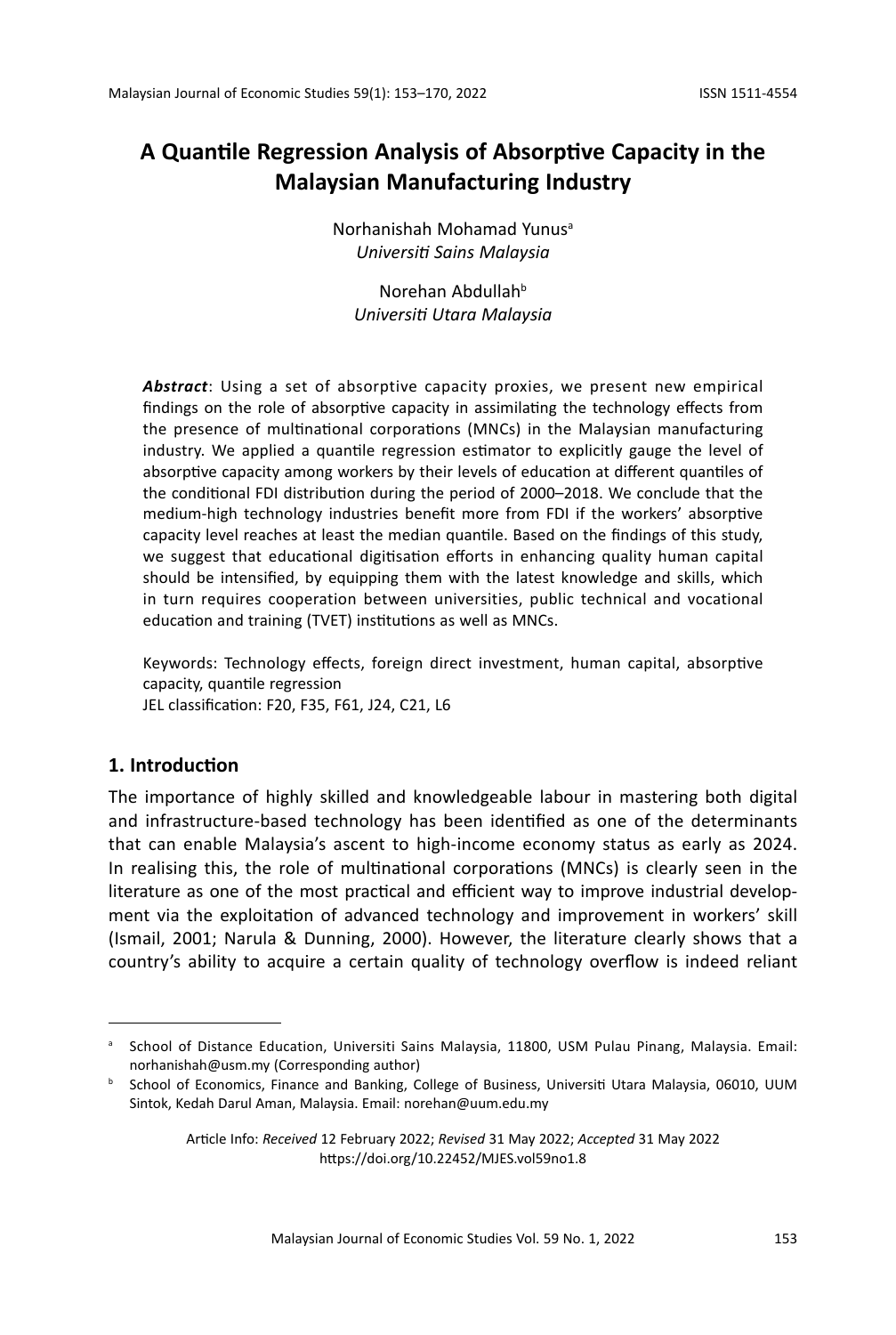on consistently high-skilled human capital in the industry to ensure that the benefits of various forms of technology overflow brought in by MNCs to local firms are not diminished (Anwar & Nguyen, 2010; Girma et al., 2001; Girma & Görg, 2005).

In Malaysia, the problem of low labour absorption capacity is seen as one of the factors hindering Malaysian firms from assimilating superior technologies from MNCs. Tertiary education graduates are still seen as unable to meet market industry needs, leading to criticism of the quality and type of graduates produced by institutions of higher learning (IHL) (Ismail, 2012; Yunus, 2020). This raises the question of whether the level of skill and the mastery of technology among the highly educated workforce is so low that it prevents them from adapting to existing technologies that have already been transferred by MNCs, especially in the electrical and electronics (E&E) sector. This situation may limit the E&E sector's capability towards high value-added areas such as development and design and thus, potentially driving FDIs towards low technology, where it is commensurate with the current activities of local firms (MIDA, 2020). The issue of employees' absorptive capacity deserves attention in Malaysia's medium-high technology industry since the sector continues to receive capital investment based on increased FDI inflows, but firms remain focused on back-end productions (Ismail, 2001; MIDA, 2020; Yunus & Hamid, 2017; Yunus & Masron, 2020).

Although this concern is quite relevant, yet the extent to which the level of capability of highly educated employees can adapt technological knowledge brought by MNCs into local firms is not specifically measured. A worker's high absorptive capacity with FDI technologies is necessary for firms to acquire and adapt technological knowledge efficiently from both external and internal sources, which ultimately enhances their innovative capabilities and delivers greater productivity (Lopez-Garcia & Montero, 2012). Acknowledging this, we seek to provide evidence on the role of human capital as an agent of absorptive capacity. Through specific measurements, we set to gauge the level of employees' absorptive capacity to assimilate technological overflows from FDI, hence paying particular attention to the policy of human capital development (Cleeve et al., 2015; Slaughter, 2002).

We make the econometric analysis distinct by developing a new human capital model according to the level of academic credentials. Our study borders on innovation as we evaluate workers' absorptive capacity and FDI spillovers by academic credential at different quantiles of the FDI distribution conditions. Such calculations permit us to state something about the trend of FDI inflows based on the level of absorptive capacity in the host country. For industry stakeholders, this study can serve as a screening tool in the selection of quality graduates, as assessing the ability of employees to adapt to foreign technologies is a signal of higher productivity in the manufacturing industry.

The remainder of the paper is organised as follows. Section 2 reviews literature related to the proxies used to represent absorptive capacity, as well as past empirical studies on absorptive capacity and FDI spillovers. In Section 3, we discuss the data and variables. Section 4 then outlines the research methodology. Section 5 discusses the analysis of the results. Finally, Section 6 presents the conclusion and suggestions for policy implications.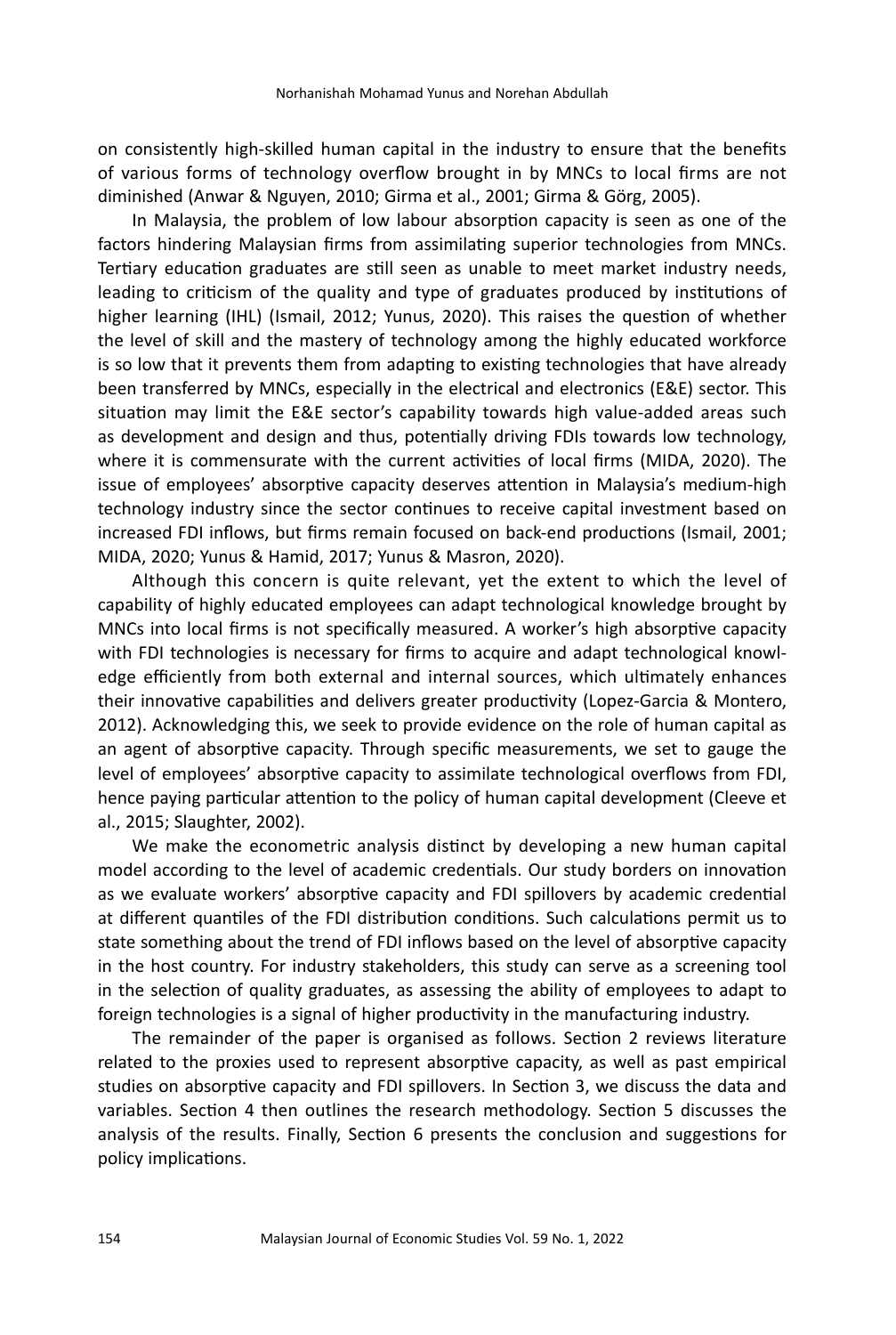# **2. Literature Review**

The concept of absorptive capacity in FDI studies points to the existence of a significant relationship between FDI spillovers and the ability of the recipient countries to assimilate FDI overflows. Past studies assessing a firm's ability to absorb both spillovers of technology and knowledge mostly employed proxies such as technology gaps, trade openness, imports and financial development. Following this trend, Findlay (1978) argued that greater benefits would be received by a domestic economy if the technology gap is large between the "giver" and "receiver" countries of the technology. Although Glass and Saggi (1998) initially agreed with Findlay, their study proved otherwise, i.e., the larger the technology gap, the lower the technology transferred by FDI in the future due to the absence of basic networks and infrastructure as well as human capital.

Findlay's argument is used in the majority of current studies that applied the technology gap as their main proxy to investigate the effects of FDI on host countries, despite a relatively heavy focus on the productivity of firms. For instance, Girma and Görg (2005) defined absorptive capacity as a technology gap in terms of productivity differentials between foreign and domestic firms. They reported that there was a minimum absorptive capacity threshold below which the magnitudes of productivity spillovers were non-existent or even negative. Imbriani et al. (2014) measured absorptive capacity using three different proxies, namely the size of the technology gap between foreign-owned and domestic-owned firms as well as the size and regional distribution for the firm. They found technology gaps and firm size to be significant for FDI spillover effects.

Nazeer et al. (2021) investigated the relationship between technology transfer, technological capability and firm performance by employing the mediating effect of absorptive capacity that involved 503 samples from textile and clothing firms in Pakistan. They found that absorptive capacity positively and significantly mediated the relationship between technology transfer, technological capabilities and firm performance. Lower absorptive capacity hindered firms from upgrading their technological capabilities. Although the technology gap proxy was also used to represent total factor productivity (TFP), they concluded that TFP would not be the best proxy for absorptive capacity. Other researchers, including Castellani and Zanfei (2003), Flôres et al. (2007), and Jabbour and Mucchielli (2007), similarly reported that technological strength, in both foreign and domestic firms, determined the effectiveness of inward investment from FDI.

Chen et al. (2001) employed seemingly unrelated regression (SUR) to analyse FDI spillovers from contagion and spillovers from foreign firm competition over local firms in China. This study showed that the presence of FDI has benefited the Chinese economy, but the spillovers are not evenly distributed across firms and industries. Spills from contagion tend to exhibit an inverse U-shaped pattern with respect to the level of foreign presence at the industry level, while spills from competition are more linear. Industries with high absorption capacity and/or high efficiency are best equipped to take advantage of the overflow of foreign-owned firms. However, the effect of these productivity spillovers from FDI also depends on the skills of the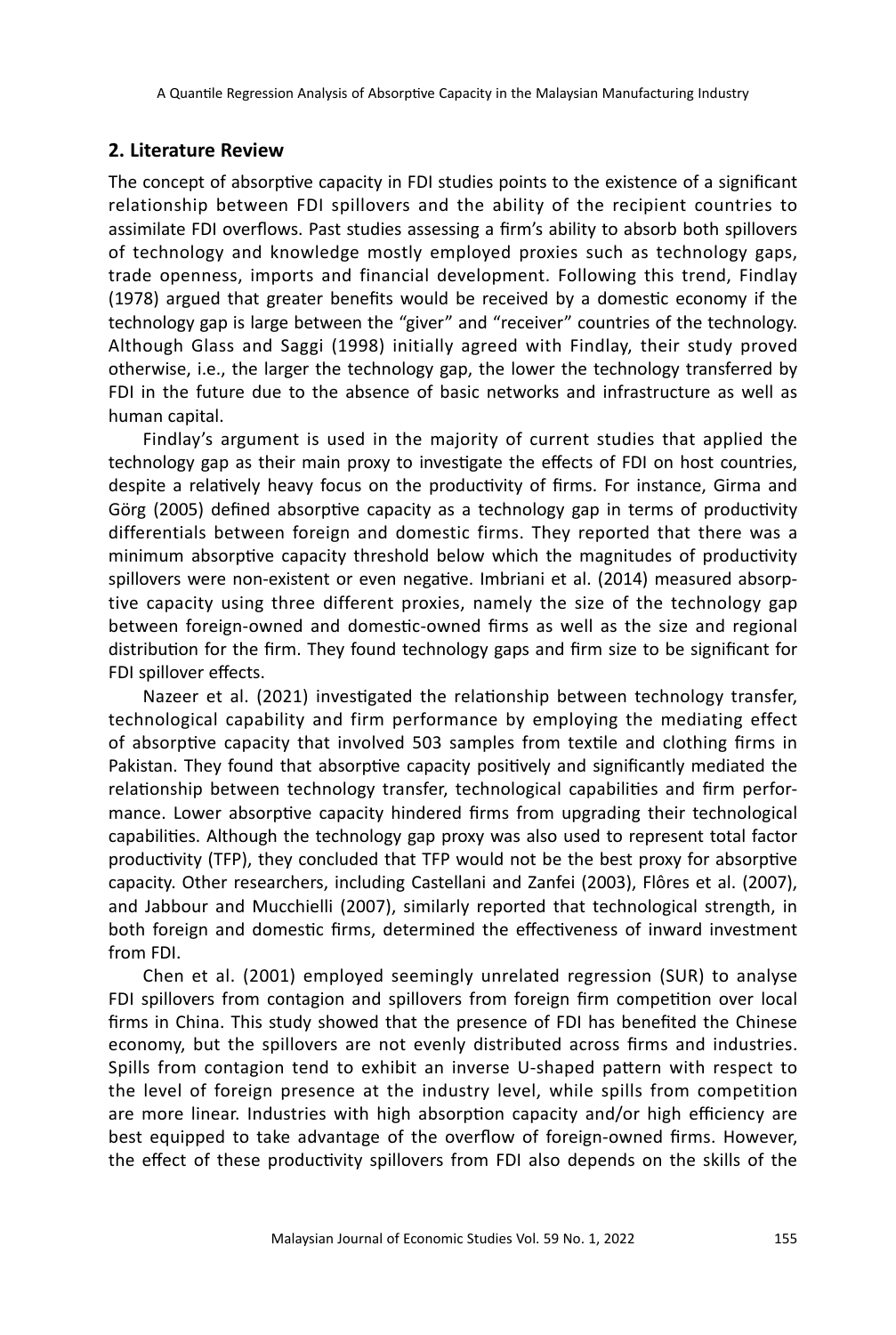workers and they suggest further studies to measure the level of the absorptive capacity of workers to assimilate the technological overflow from FDI. A similar opinion was also suggested by Lai et al. (2005), who argued that local learning capacity represented by human resource quality proxies is a key determinant of local firms' ability to absorb FDI spillovers.

Nonetheless, the studies that specifically investigate the role of human capital as a proxy of absorptive capacity in FDI spillovers, however, are still scarce, particularly at the sectoral and industry levels. There is limited research on the extent to which the knowledge and skills an individual acquires during the learning process can be translated and adapted into firm-level processes and routines (Khordagui & Saleh, 2016). The lack of studies on the measurement of individual absorptive capacity at various levels may be due to the limited attention given to the adhesion of technical knowledge in the early stages of the study and the existence of disputes regarding the exact proxy for measuring absorptive capacity in the context of human capital and FDI studies (Szulanski, 1996; Von Hippel, 1994).

In one such study, Khordagui and Saleh (2016) explored the role of human capital as a factor of absorptive capacity for emerging and Middle Eastern economies at the sectoral level rather than aggregating FDI between 1990 and 2009. Using panel data analysis on 30 countries, they concluded that despite the belief that FDI could promote economic growth and knowledge transfer, the empirical evidence was inconclusive. Khordagui and Saleh thus reiterated not debating whether FDI spillover effects exist, but whether the prerequisites for such an effect exist. These prerequisites reflect the notion of absorptive capacity, where a country's ability to absorb the benefits offered by FDI varies by sector.

Vu (2018) attempted to measure the absorptive capacity of skilled workers according to educational attainment, hypothesising that employees' absorptive capacity is determined by their level of education. Unavailable data – the wage of workers – was replaced with the human capital proxy. The author employed the firm's persistent efficiency as a proxy to estimate domestic and foreign firms' absorptive capacity in Vietnamese manufacturing firms. The study specifically focused on beverage and tobacco-product industries from 2007 to 2015. Utilising the single-stage maximum likelihood method, Vu (2018) discovered that domestic firms related to the tobacco product sub-sector provided the best absorptive capacity, while the manufacturers of the beverage subsector displayed the worst. The study also found that in the Vietnamese manufacturing sector, foreign firms had better absorptive capacity than domestic firms. The difference in the absorptive capacity between domestic and foreign groups might pose a risk to Vietnam's economy. The study's correlation analysis confirmed a positive correlation between absorptive capacity and firm's age, size, technology level and worker skills.

Lopez-Garcia and Montero (2012) investigated the role of human capital in assimilating knowledge spillovers as the determining factor for Spanish firms' decision to innovate. Data was obtained from the 'Central de Balances' database during the period of 2003–2007, specifically focusing on manufacturing and services firms. The study confirmed a positive relationship between overflow and a company's innovative behaviour by employing the estimator proposed by Wooldridge (2005) for dynamic random effects discrete choice models. This applied to knowledge generated in the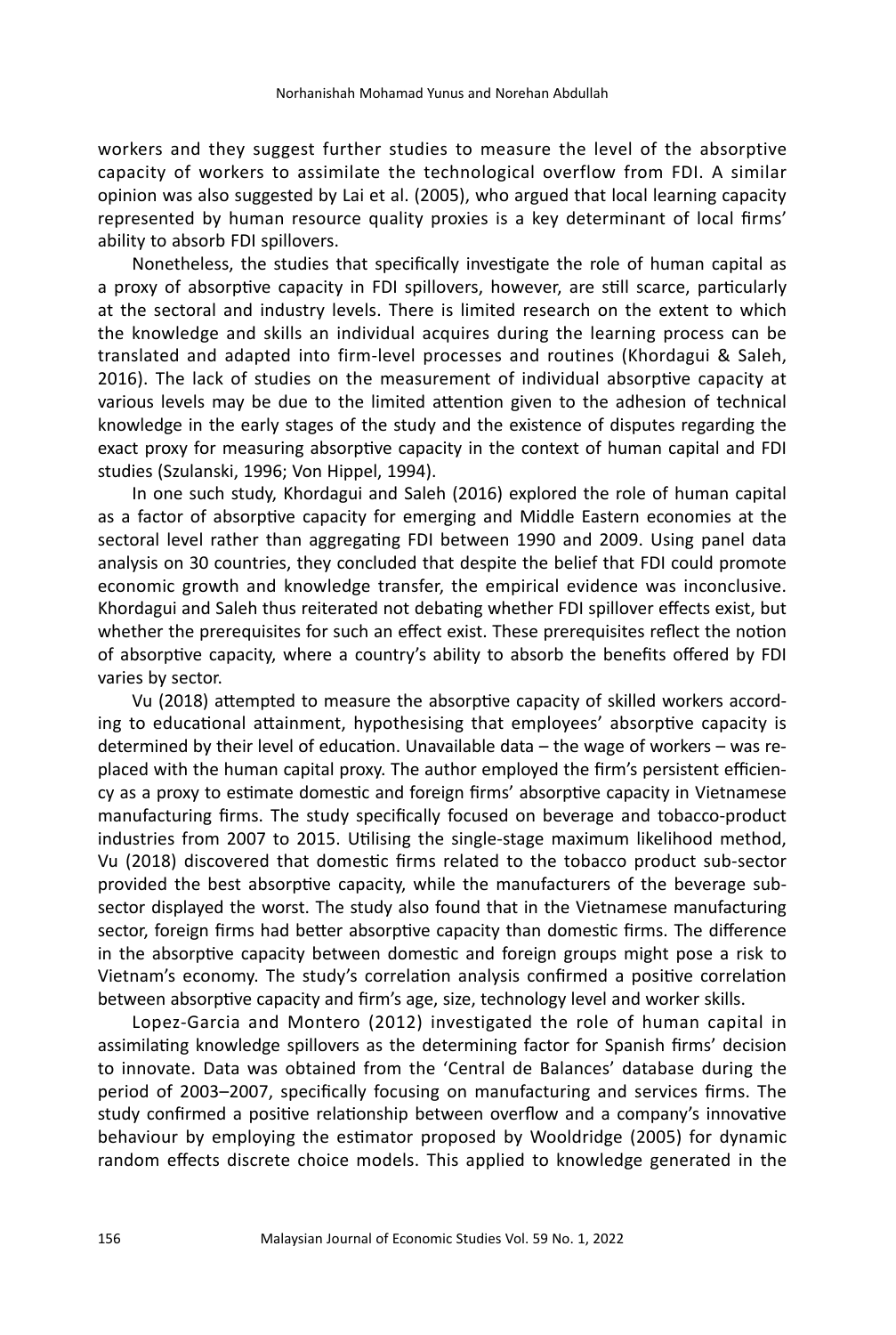same industry and region as well as by the public sector. Moreover, the benefits of this spillover were greater for firms with strong absorptive capacity. This was generated through the firm's R&D capability, along with factors such as the quality of the workforce, the share of temporary employment and the amount of allocation spent on training. They also emphasised that other characteristics of the firms observed, such as size, sales growth, export behaviour, sector capital intensity or financial structure variables, were also relevant determinants of the possibility of innovation.

Studies on absorptive capacity in Malaysia are still limited. Only recently a study by Yunus (2020) explored the role of human capital, measured via educational qualifications, in encouraging inward FDI. The study found a negative association between workers who are degree holders and inward FDI in the E&E, machinery and equipment as well as chemical industries due to their perceived level of absorptive capacity. The study provided an initial glimpse into the problem of the low labour absorptive capacity of FDI technology, which leads to a mismatch between labour skills and firm demand. It did not, however, measure and further assess the extent to which the perceived low level of labour's absorptive capacity can be measured by something of value.

# **3. Data and Variable Descriptions**

# *3.1 Data and Scope of the Study*

Data for the variables used in this study were collected from the Department of Statistics Malaysia (DOSM) and the Malaysian Industry and Development Authority (MIDA) based on manufacturing surveys from 2010 to 2018, taking into account a balanced panel at the 2-digit aggregate level for all selected variables. Our study selected only four medium-high-technology industries at the aggregate level, namely E&E, machinery and equipment, chemical and transport equipment industries. These industries were chosen given that they have received a substantial influx of FDI compared to other industries in the manufacturing sector from the 1990s to the current date (Ismail, 2001). Statistics on total FDI investments approved in 2020 clearly show that these industries remain the main focus of investment, with total investments of RM13.6 billion (E&E), RM4.6 billion (chemicals and chemical products sector) and RM4.8 billion (machinery and equipment). To date, these industries have been among the most important agendas listed in the 12th Malaysia Plan (12MP) in an effort to further encourage FDI inflows as one of the means to help industry players, particularly for the E&E industry to adopt advanced technologies to produce more sophisticated products and in turn contribute to increased productivity and growth (MIDA, 2020).

# *3.2 Definitions of Variables*

We measured FDI spillovers via FDI inflows as the dependent variable in our study, defined by the number of FDI companies channelling technology effects into a firm (Bwalya, 2006; Yunus & Masron, 2020). For independent variables, we emphasised human capital as our main interest proxy of absorptive capacity, based on the availability of data compiled by DOSM, which classifies employees according to their certificate of academic qualification into three categories – namely degree and above, diploma and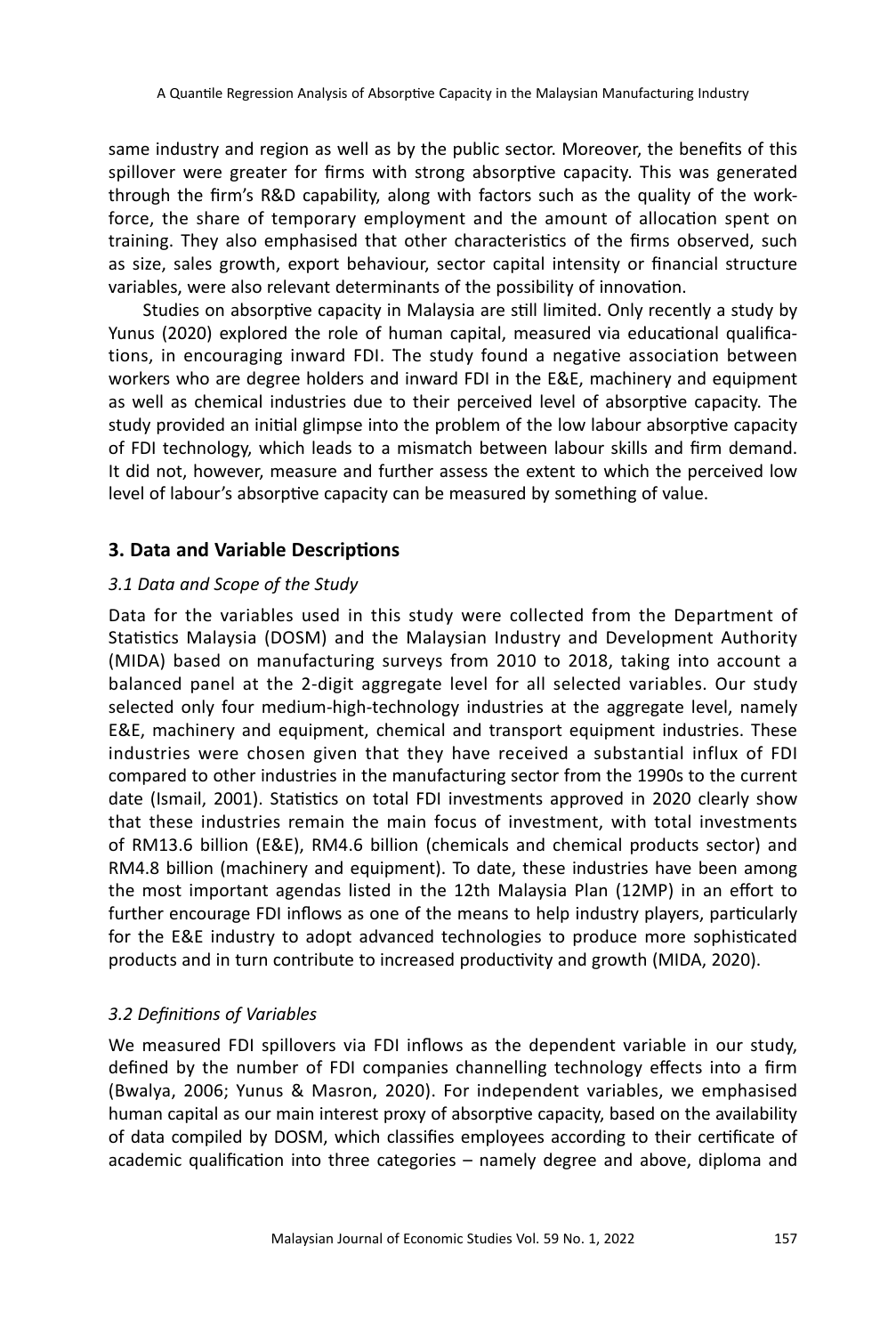Malaysian Certificate of Education (MCE)/Malaysian Certificate of Education Vocational (MCEV), and below education. We considered measuring workers based on their level of education since it best fit our study's purpose. Previous studies have classified workers based on job types at the firm-level data (see Yunus et al., 2015).

Debates regarding the absorptive capacity of degree-holding workers, particularly in assimilating high technology from foreign investors in the Malaysian high-technology industries are ongoing (Yunus et al., 2015; Yunus, 2020, 2021). The Malaysian labour market remains favourable to semi-skilled workers with an increasing demand for workers with MCE/V qualifications (Yunus et al., 2015). Given the lack of studies that empirically discussed the role and ability level of non-degree workers as one of the attraction policies in increasing FDI inflows (Cleeve et al., 2015; Yunus, 2020), we thus included non-degree workers in the model estimation.

The model also includes a set of control variables that have been found to be associated with FDI inflows, namely, R&D investment (*RDEXP*), information, communication and technology investment (*ICT*), direct domestic investment from local investors (*DDI*) and firm size (*FS*).

## **4. Research Methodology**

#### *4.1 The Estimation Model*

The combination of basic models by Girma and Görg (2005) and Yunus (2020) were employed to analyse the proxies of absorptive capacity in determining FDI inflows from 2000 to 2018 in the manufacturing industry. The estimation of absorptive capacity was computed following Girma and Görg's (2005) model. Our model, however, differs in two aspects; we treated the number of foreign firms as FDI inflow, as our dependent variable and bridged the gaps by including the human capital variable according to educational qualifications in the model estimation.

Technology spillover effects in this study are represented by the number of foreign firms (*FDI*) as a proxy because the number of potential source firms is important for both technology and knowledge spillovers as outlined in the evolutionary theory (Blomström et al., 1994; Blomström & Kokko, 1998). The technology spillovers via inward FDI stocks or FDI inflows are measured using the following formula: $1$ 

$$
InFDI_{it} = \sum_{i}^{N} FDI_{it} \ln \left( \frac{1}{FDI_{it}} \right)
$$
 (1)

where *FDI* is the number of foreign firms towards industry *i* as a percentage of the total number of foreign firms in a two-digit industry sector in a year, *t*.

Compared to local firms, foreign MNEs are often assumed to have a greater spillover, thus inducing a higher level of workers' absorption and labour productivity. We, therefore, extended Girma and Görg's (2005) absorptive capacity model to measure workers' absorptive capacity (*ABC*) to capture the technology effects brought by the foreign company's presence from equation (1). We measured the workers'

<sup>1</sup> The terms "FDI inflows" and "inward FDI stocks" will be used interchangeably in this study.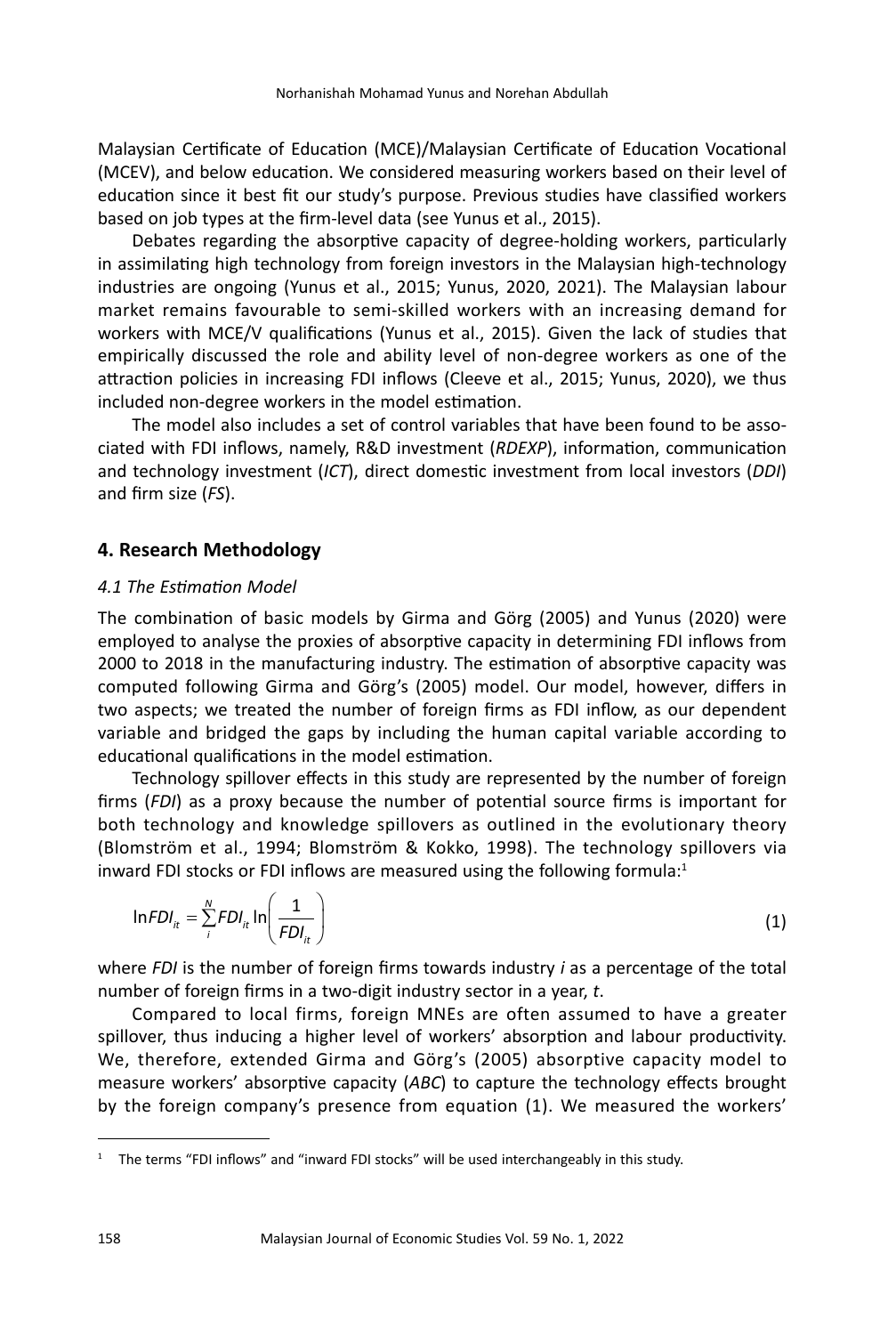level of absorptive capacity by interacting FDI with three separate levels of academic qualifications: (i) degree and above (*ABC*\_Degree), (ii) diploma (*ABC*\_Diploma) and (iii) Malaysian Certificate of Education/Vocational (*ABC*\_MCE/V) using the following formula:

$$
ABC\_Degree_{i,t} = Degree * (FDI_{i,t} / MaxFDI_{i,t} (FDI_{i,t-1})
$$
\n(2)

$$
ABC\_Diploma_{i,t} = Diploma * (FDI_{i,t} / MaxFDI_{i,t} (FDI_{i,t-1})
$$
\n(3)

$$
ABC\_MCE/V_{i,t} = MCE/V * (FDI_{i,t} / MaxFDI_{i,t} (FDI_{i,t-1})
$$
\n(4)

where *MaxFDI* is the highest number of foreign firms capturing two-digit sectors (industry leaders) that are present in the sector in a specific year.

To accommodate the possible existence of non-linearity of FDI effects in the above three equations, we extended the parameter capturing the degree of absorptive capacity by adding the squared terms for each education level. The quadratic specification is more flexible as it allows the level of FDI-induced spillover effects to be either positive or negative depending on the coefficient values of the absorptive capacity level, hence enabling us to characterise technological spillovers as a nonlinear process (Girma et al., 2001; Girma & Görg, 2005). The positive level of absorptive capacity indicates the suitability of foreign technology brought in by foreign companies to the Malaysian manufacturing sector.

Hence, we combined both absorptive capacity model, *ABC*, by educational attainment and their quadratic effects with other control variables hypothesised to influence the volume of FDI inflows,  $X_{it}$ , namely R&D investment (*RDEXP*), ICT investment (*ICT*), direct domestic investor (*DDI*), and firm size (*FS*) in one equation as follows:

$$
InFDI_{it} = B_1InFDI_{i,t-1} + B_2ABC\_Degree_{it} + B_3ABC\_Diploma_{it} + B_4ABC\_MCE/V_{it} + B_5ABC\_Degree\big\{ \text{Squared}_{it} + B_6ABC\_Diploma\big\} \tag{5}
$$
\n
$$
B_7ABC\_MCE/V \text{Squared}_{it} + B_8\ln X_{it} + \mu_{it}
$$

In our study, we consider estimating the FDI inflows model separately according to workers' academic credentials as presented in equations (6), (7) and (8) to overcome the existence of high multicollinearity between the educational variables used in this study.

$$
InFDI_{it} = B_1InFDI_{it-1} + B_2ABC\_Degree_{it} + B_3ABC\_Degree\ Squared_{it} + B_4InX_{it} + \mu_{it}
$$
 (6)

$$
InFDI_{it} = B_1InFDI_{i,t-1} + B_2ABC_Diploma_{it} + B_3ABC_Diploma Squared_{it} + B_4InX_{it} + \mu_{it}
$$
 (7)

$$
InFDI_{it} = B_1InFDI_{i,t-1} + B_2ABC\_MCE/V_{it} + B_3ABC\_MCE/V \text{ Squared}_{it} + B_4InX_{it} + \mu_{it}
$$
 (8)

#### *4.2 The Estimation Model for Quantile Regression Estimator*

We employed a quantile regression (QR) analysis to measure the level of workers' absorptive capacity together with other factors that influence FDI inflows. QR models minimise the absolute values of weighted residuals, as opposed to minimising the sum of squared errors in ordinary least squares (OLS) method (Koenker & Machado, 1999). Furthermore, the QR estimator can provide a more robust and efficient alternative to OLS when the error term is non-normal (Buchinsky, 1998). As we utilise industry-level data, QR allows us to address persistent heterogeneity across firms (Falaris, 2008;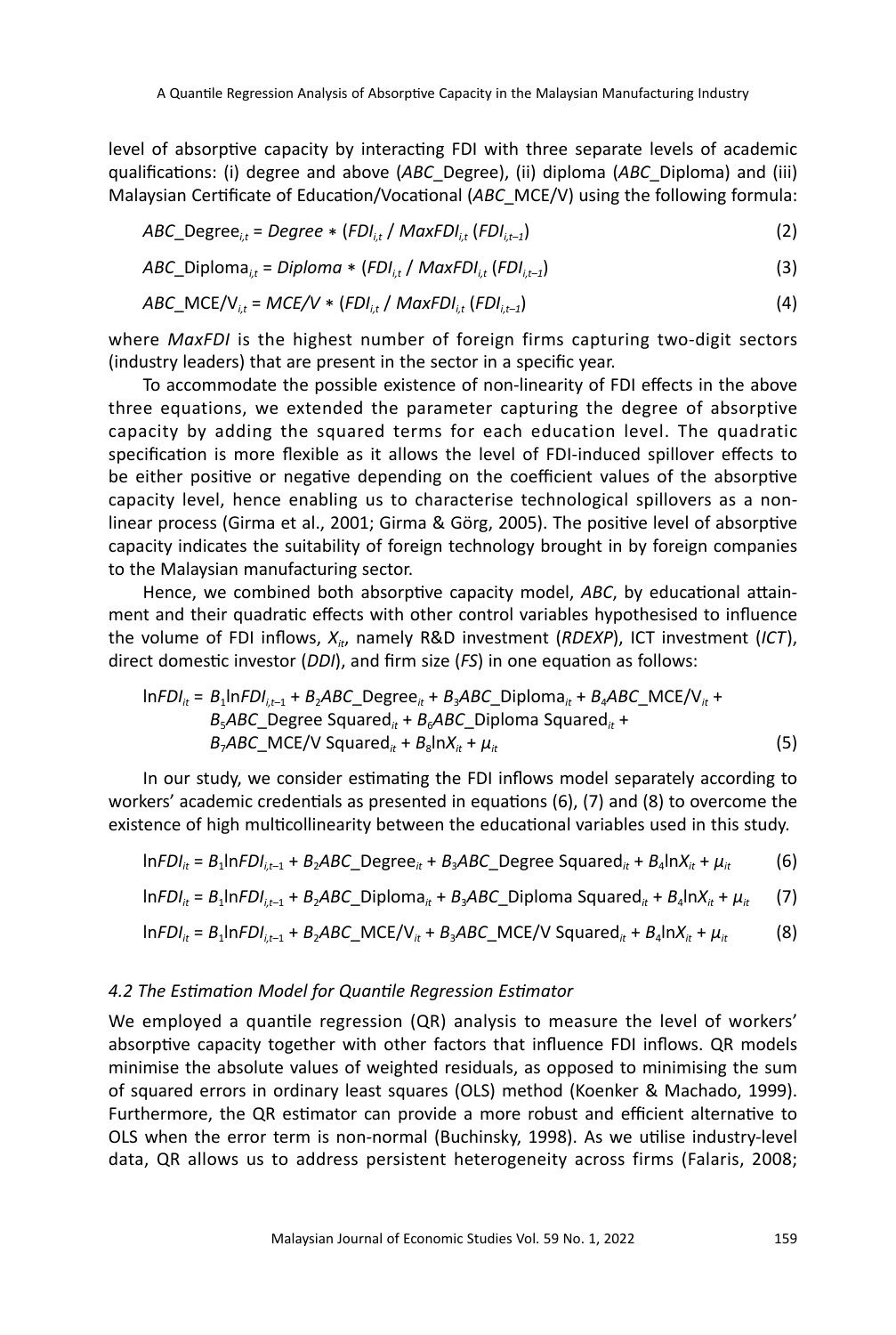Girma et al., 2001). QR can be applied in studies involving productive characteristics of workers such as the level of education (Falaris, 2008). In our study, QR has also allowed us to investigate whether workers' absorptive capacity, measured based on their level of education, had different effects on FDI inflows at different points of the conditional inward FDI distributions.

In this study, we considered regression estimates at five different quantiles, namely the 10th, 25th, 50th (median), 75th, and 90th percentiles of the FDI spillovers distribution. The use of an absorptive capacity proxy in the set of regressors implies that even within a particular conditional quantile, the response of FDI spillovers will vary according to the level of workers' absorptive capacity in the industry.

From equations (6), (7) and (8), we expanded the model by Koenker and Bassett (1978) to estimate the model separately according to the employees' educational qualifications using the quantile regression estimator as follows:

$$
FDI_{it} = V'_{it}B_{\theta} + \mu_{\theta i}; \text{Quant}_{\theta}(FDI_{it} / V_{it}) = V'_{it}B_{\theta}
$$
\n(9)

where V' is the regressors set of workers' absorptive capacity and other control variables,  $B_{\theta}$  is the slope coefficient quantifying the level of absorptive capacity proxies on FDI inflows at quantile θ, Quant<sub>θ</sub> (FDI<sub>it</sub> / V<sub>it</sub>) is conditional quantile of FDI inflows, μ is the error term.

> The QR estimator involves minimisation of sample size, 1/*n*, and it also minimises the weighted absolute values of the residuals using all the available data (Buchinsky, 1998; Koenker & Bassett, 1978) as presented in equation (10) with the θth quantile regression solving  $0 < \theta < 1$ .

$$
\text{Min} \frac{1}{n} \Big\{ \sum_{i,t:FD \geq VB} \theta \Big| FDI_{it} - V'_{it}B \Big| + \sum_{i,t:FD \leq VB} (1-\theta) \Big| FDI_{it} - V'_{it}B \Big| \Big\}
$$
(10)

where  $FDI \geq V'B$  and  $FDI < V'B$  are indicator functions, which describes a positive and a negative value of residuals contingent on the value of θ.

As one quantile continues to increase θ from 0 to 1, one can detect the entire conditional distribution of FDI, which is conditional on the regressors set of absorptive capacity. This technique gives a weight of  $\theta$  to positive residuals and (1– $\theta$ ) to negative residuals rather than squaring all errors.

#### **5. Result and Discussion**

The results will be presented in two parts. Subsection 5.1 will present the correlations of all the variables. Subsection 5.2 will detail the QR-estimated results based on the absorptive capacity effects on FDI inflows at five different quantiles.

### *5.1 Correlation Analysis*

Before we estimate the quantile regression model, correlations of the variables used as proxies for absorptive capacity were conducted (Vu, 2018). As shown in Table 1, most of the correlation coefficients do not exceed 0.8 except for employees' absorptive capacity by educational attainment and their quadratic effects. There was a high multicollinearity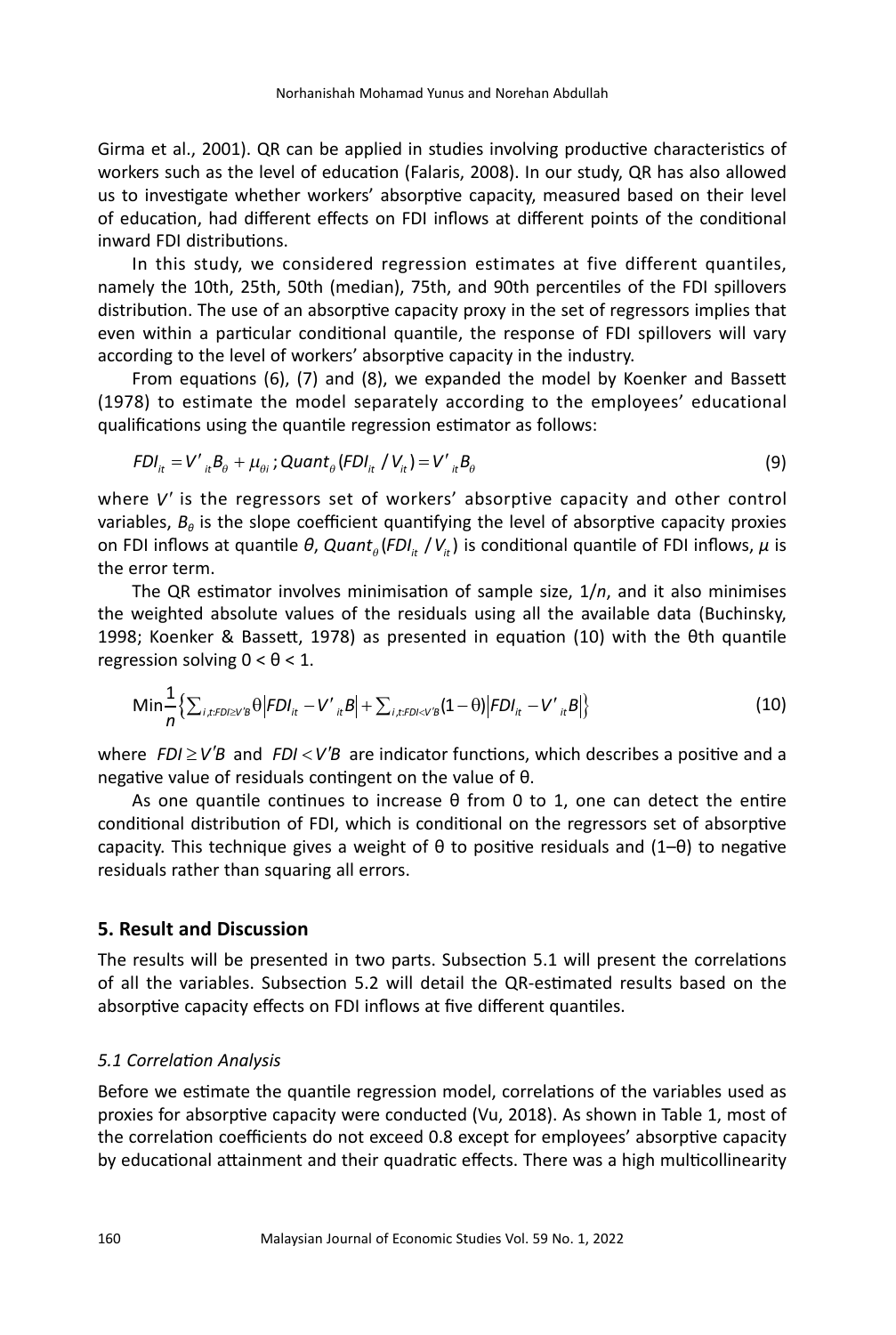| ¢<br>$\frac{1}{2}$<br>くへへへへ   |
|-------------------------------|
|                               |
| ١                             |
| ١                             |
|                               |
|                               |
| am matrix analysis in the mar |
|                               |
| Ī                             |
| ï<br>I                        |

| Variables                                                                                                                                                                                                                                                                                                                                                                                                                                                                                      | ğ     | $FD_{it-1}$ | Degree<br>ABC_ | Diploma<br>ABC | <b>MCE/V</b><br>ABC | squared<br>Degree<br>ABC_ | Diploma<br>squared<br>ABC_ | squared<br>MCE/V<br>ABC_ | RDEXP | ΓÓ    | ρDΙ   | £S    |
|------------------------------------------------------------------------------------------------------------------------------------------------------------------------------------------------------------------------------------------------------------------------------------------------------------------------------------------------------------------------------------------------------------------------------------------------------------------------------------------------|-------|-------------|----------------|----------------|---------------------|---------------------------|----------------------------|--------------------------|-------|-------|-------|-------|
|                                                                                                                                                                                                                                                                                                                                                                                                                                                                                                |       |             |                |                |                     |                           |                            |                          |       |       |       |       |
| Ğ                                                                                                                                                                                                                                                                                                                                                                                                                                                                                              | 1.000 |             |                |                |                     |                           |                            |                          |       |       |       |       |
| $FDl_{t-1}$                                                                                                                                                                                                                                                                                                                                                                                                                                                                                    | 1.000 | 1.000       |                |                |                     |                           |                            |                          |       |       |       |       |
| ABC_Degree                                                                                                                                                                                                                                                                                                                                                                                                                                                                                     | 0.295 | 0.213       | 1.000          |                |                     |                           |                            |                          |       |       |       |       |
| ABC_Diploma                                                                                                                                                                                                                                                                                                                                                                                                                                                                                    | 0.098 | 0.095       | 0.942          | 1.000          |                     |                           |                            |                          |       |       |       |       |
| ABC_MCE/V                                                                                                                                                                                                                                                                                                                                                                                                                                                                                      | 0.156 | 0.157       | $-0.604$       | $-0.749$       | 1.000               |                           |                            |                          |       |       |       |       |
| ABC_Degree squared                                                                                                                                                                                                                                                                                                                                                                                                                                                                             | 0.213 | 0.211       | 0.890          | 0.749          | $-0.608$            | 1.000                     |                            |                          |       |       |       |       |
| ABC_Diploma squared                                                                                                                                                                                                                                                                                                                                                                                                                                                                            | 0.096 | 0.094       | 0.748          | 0.880          | $-0.752$            | 0.749                     | 1.000                      |                          |       |       |       |       |
| ABC_MCE/V squared                                                                                                                                                                                                                                                                                                                                                                                                                                                                              | 0.155 | 0.156       | $-0.605$       | $-0.750$       | 0.860               | $-0.608$                  | $-0.752$                   | 1.000                    |       |       |       |       |
| <b>RDEXP</b>                                                                                                                                                                                                                                                                                                                                                                                                                                                                                   | 0.497 | 0.499       | 0.029          | 0.219          | 0.296               | 0.297                     | $-0.222$                   | 0.295                    | 1.000 |       |       |       |
| Þ                                                                                                                                                                                                                                                                                                                                                                                                                                                                                              | 0.335 | 0.337       | 0.072          | 0.048          | 0.032               | 0.071                     | 0.046                      | 0.033                    | 0.056 | 1.000 |       |       |
| ρD                                                                                                                                                                                                                                                                                                                                                                                                                                                                                             | 0.642 | 0.642       | 0.441          | 0.234          | 0.091               | 0.440                     | 0.233                      | 0.091                    | 0.489 | 0.062 | 1.000 |       |
| 53                                                                                                                                                                                                                                                                                                                                                                                                                                                                                             | 0.579 | 0.479       | 0.046          | 0.144          | 0.069               | 0.044                     | 0.142                      | 0.070                    | 0.071 | 0.257 | 0.057 | 1.000 |
| Notes: This paper presents the correlation coefficients for all variables in equation (5) where FDI is FDI stock. FDI $k$ -1 is lagged FDI stock. ABC_Degree is absorptive<br>absorptive capacity with Malaysian Certificate of Education/Vocational qualifications. ABC_Degree squared denotes the quadratic effects of workers with<br>capacity of employees with degree qualifications. ABC_Diploma is absorptive capacity of employees with diploma qualifications. ABC_MGE/V is employees |       |             |                |                |                     |                           |                            |                          |       |       |       |       |

degrees. *ABC*\_Diploma squared denotes the quadratic effects of workers with diploma. *ABC*\_MCE/V squared denotes the quadratic effects of workers with Malaysian Certificate of Education/Vocational qualifications. *RDEXP* is R&D investment. *ICT* is communication and technology investment, *DDI* is direct

Malaysian Certificate of Education/Vocational qualifications. RDEXP is R&D investment. ICT is communication and technology investment, DDI is direct

degrees. ABC\_Diploma squared denotes the quadratic effects of workers with diploma. ABC\_MCE/V squared denotes the quadratic effects of workers with

domestic investment from local investors and *FS* denotes firm size. All variables are transformed into natural log.

domestic investment from local investors and FS denotes firm size. All variables are transformed into natural log.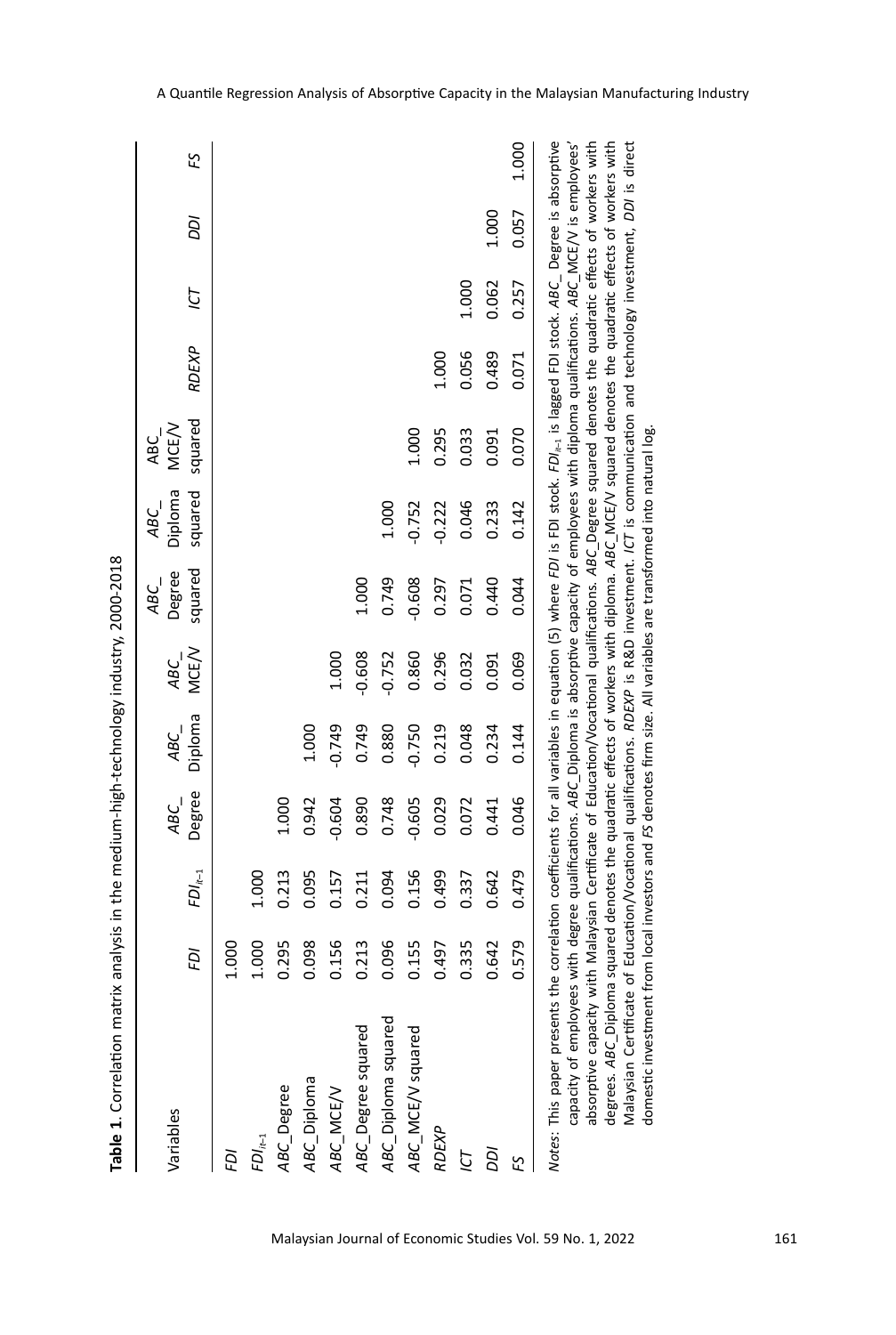between the absorptive capacity of degree- and diploma-holding workers of 0.942, due to firms requiring different skillsets (i.e., ICT skills and soft skills) which are considered "complementary" for the firm to assimilate technology effects from various MNCs operating in the host-industry. Because of the high correlations appearing among the educational attainments, the FDI inflows model was estimated in three separate equations (6), (7) and (8).

#### *5.2 Quantile Regression Analyses*

In line with our main purpose to measure the capability of human capital as the main agent of absorptive capacity for FDI distribution in the medium-high-technology industries, five different quantiles were estimated, namely the 10th, 25th, 50th (median), 75th, and 90th. The estimation begins with the absorptive capacity of workers with degree qualifications, followed by diploma and MCE/MCEV qualifications.

The QR results in Table 2 clearly showed that the role of degree-holding workers in absorbing foreign technology was higher at the 50th quantile of the conditional FDI distribution with a coefficient value of 0.446. This implies that degree-holding workers were capable of assimilating and exploiting technological knowledge from FDI and thus increasing 44.6% of FDI inflows into their medium-high-technology industries. This is a positive initial indication that there is an improvement in degree-holding workers' skills through the "learning effect". This finding is also consistent with the evolutionary theory and previous empirical studies, which assumes highly educated workers integrate better with foreign and local partners to access higher level useful technology and knowledge (Awang et al., 2009; Blomström & Kokko, 1998; Blomström et al., 1994). They thus drive higher FDI inflows than those with lower educational qualifications. Furthermore, employers in high-technology industries are more likely to invest in training related to technical knowledge to bridge the wide technological gap between domestic and foreign technologies. This enables workers with degree qualifications to take advantage of a new round of technological change as required by MNCs and apply it in the production and development of new products in domestic firms (Ismail, 2001; Yunus, 2020).

However, we found the level of absorptive capacity of degree-holding workers decreased by 19.5% (from the median quantile to 75th quantile) and slightly diminished by 2.23% between the 75th quantile and 90th of the conditional FDI distribution. Similarly, at the 75th and 90th quantiles, the quadratic effect coefficient demonstrated a significant negative association with FDI inflows.

The diminishing trend supported by our study is the existence of a non-linear relationship between the quadratic effects of workers with degrees and FDI spillovers. Our result indicates that the levels and the skill absorptive capacity of degree-holding employees to absorb the productivity spillovers of FDI will begin to fall when absorptive capacity exceeds the turning point (median quantile) and to some extent becomes a negative value at a very high level of foreign dominance (Girma & Görg, 2005). The findings of this study are supported by Chudnovsky et al. (2004), who showed that domestic firms with low levels of absorption capacity were more likely to capture negative or lower spillover effects.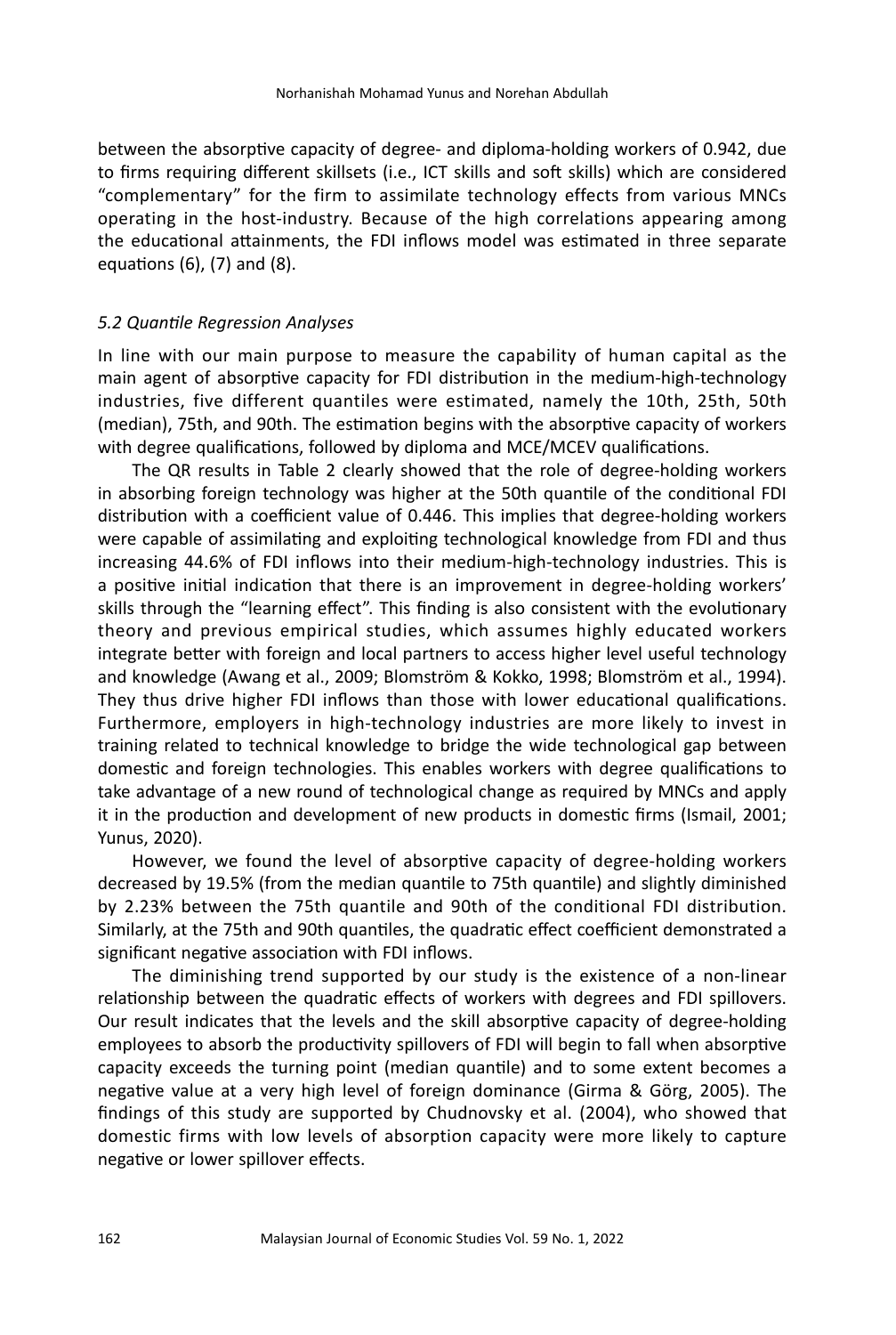A Quantile Regression Analysis of Absorptive Capacity in the Malaysian Manufacturing Industry

| Dependant variable:            | 10th       | 25th        | Median     | 75th        | 90th       |
|--------------------------------|------------|-------------|------------|-------------|------------|
| FDI stock                      | quantile   | quantile    |            | quantile    | quantile   |
| lagged FDI stock $(FDI_{n-1})$ | $0.069*$   | $0.113*$    | $0.028***$ | $0.013*$    | $0.023**$  |
|                                | (0.003)    | (0.075)     | (0.089)    | (0.047)     | (0.085)    |
| ABC Degree                     | $0.390***$ | $0.439**$   | $0.446***$ | $0.359***$  | $0.351**$  |
|                                | (0.003)    | (0.003)     | (0.003)    | (0.103)     | (0.021)    |
| ABC Degree squared             | $0.296***$ | $0.019**$   | $0.107***$ | $-0.112***$ | $-0.088**$ |
|                                | (0.042)    | (0.003)     | (0.073)    | (0.039)     | (0.090)    |
| <b>RDEXP</b>                   | $0.259***$ | $0.174***$  | $0.062*$   | $-0.005$    | $-0.032*$  |
|                                | (0.044)    | (0.071)     | (0.089)    | (0.047)     | (0.001)    |
| ICT                            | $0.260***$ | $0.201**$   | $0.309***$ | $0.233***$  | $0.299*$   |
|                                | (0.028)    | (0.092)     | (0.108)    | (0.057)     | (0.134)    |
| DDI                            | $0.140***$ | $-0.236***$ | $-0.261*$  | $-0.109*$   | $-0.101$   |
|                                | (0.011)    | (0.011)     | (0.114)    | (0.011)     | (0.001)    |
| FS                             | $0.223***$ | $0.239***$  | $0.247**$  | $0.263***$  | $0.255***$ |
|                                | (0.002)    | (0.012)     | (0.003)    | (0.074)     | (0.082)    |
| Constant                       | $5.048***$ | $2.704***$  | $5.563***$ | $4.824***$  | $6.206*$   |
|                                | (0.037)    | (0.015)     | (0.007)    | (0.044)     | (0.039)    |
| Pseudo $R^2$                   | 0.847      | 0.788       | 0.814      | 0.773       | 0.786      |

**Table 2**. Quantile regression results for employees' absorptive capacity with degree qualifications in the medium-high-technology industry, 2000-2018

*Notes*: This table presents the quantile regression results for equation (6) where the dependent variable is FDI stock, and the total number of observations is 76. *ABC*\_Degree is absorptive capacity of employees with degree qualifications. *ABC*\_Degree squared denotes the quadratic effects of workers with degrees. *RDEXP* is R&D investment. *ICT* is communication and technology investment, *DDI* is direct domestic investment from local investors and *FS* denotes firm size. Entries in parentheses are robust standard errors and all variables are transformed into natural log. \*\*\*, \*\* and \* denote statistical significance at 1%, 5% and 10%, respectively.

The non-linear relationship appearing at the higher quantile of FDI distribution in our study also implies increased competition among investors to enter into local firms and the different levels of technology each investor brings is a factor, which also leads to large skill and technology gaps between local firms and MNCs. This in turn is a barrier for local labour to absorb and assimilate various technologies with existing skills.

Our result suggests that there are conditions where workers with degrees still have a lower absorptive capacity, thus preventing them from applying and adapting to the ever-changing and high-skill-based technologies in medium-high-technology industries. This finding echoes previous studies citing that although most industries rely on the supply of skilled manpower from tertiary institutions, most graduates do not receive the latest skill information due to the perceived lack of interaction between these institutions and the manufacturing sector. Degree holders are generally more proficient in aspects of industry theory but slightly incompetent when it involves skills (Yunus, 2020; Yusof, 2011).

For diploma workers, our results in Table 3 revealed that the level of absorptive capacity exploiting foreign technology is highest at the 25th quantile, showing a tremendous increase of 23.3% between the 10th quantile and the 25th quantile. However,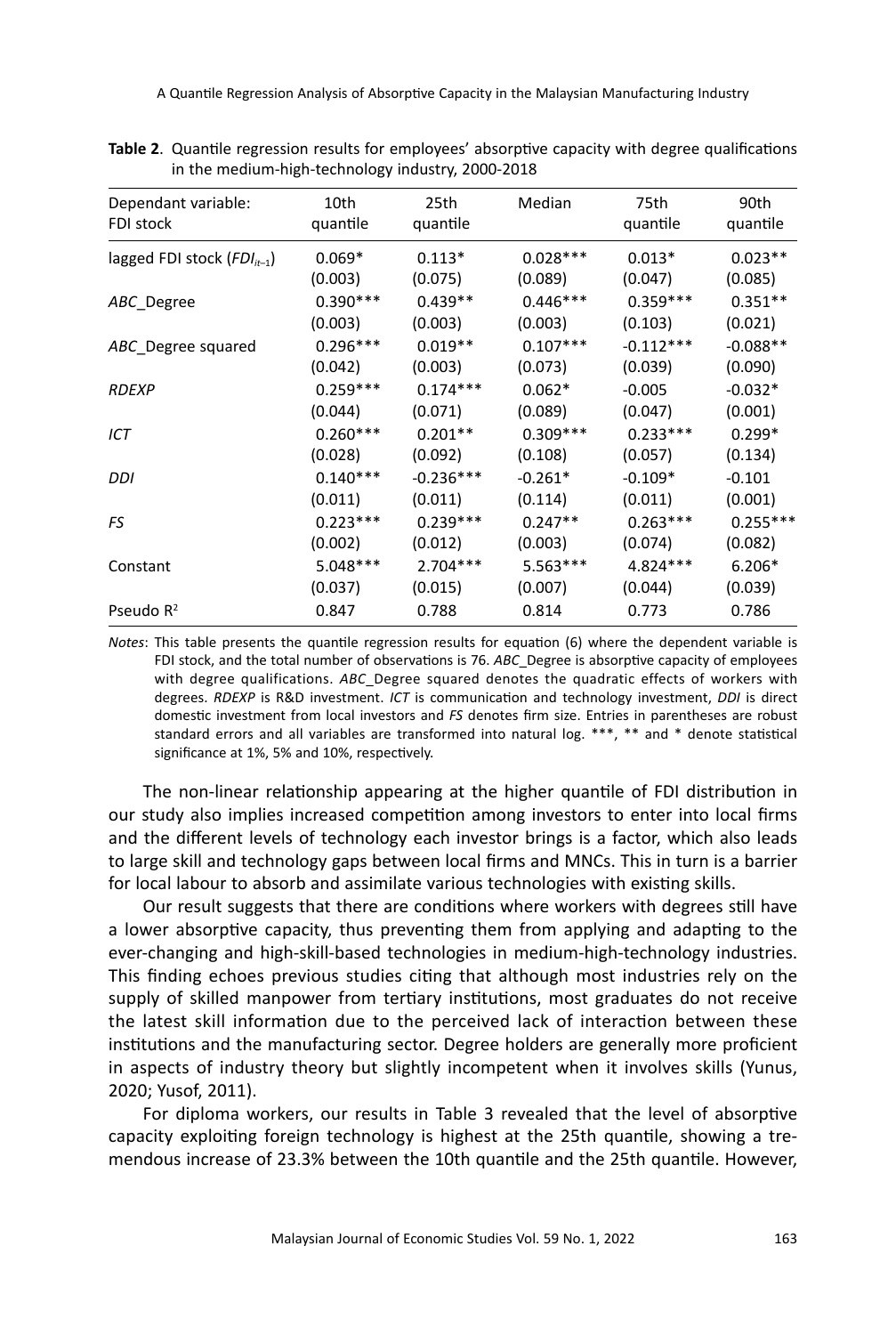| Dependant variable:             | 10th        | 25th       | Median      | 75th       | 90th        |
|---------------------------------|-------------|------------|-------------|------------|-------------|
| FDI stock                       | quantile    | quantile   |             | quantile   | quantile    |
| lagged FDI stock $(FDI_{it-1})$ | $0.059*$    | $0.097*$   | $0.077*$    | $0.196**$  | $0.177*$    |
|                                 | (0.036)     | (0.003)    | (0.004)     | (0.003)    | (0.002)     |
| ABC_Diploma                     | $0.103***$  | $0.127**$  | $0.101**$   | 0.109      | 0.059       |
|                                 | (0.081)     | (0.054)    | (0.068)     | (0.096)    | (0.072)     |
| ABC_Diploma squared             | $-0.071***$ | $-0.063**$ | $-0.060**$  | $-0.067$   | $-0.027$    |
|                                 | (0.024)     | (0.027)    | (0.032)     | (0.048)    | (0.036)     |
| <b>RDEXP</b>                    | $0.013*$    | $-0.022*$  | $-0.037***$ | $-0.027*$  | $-0.022**$  |
|                                 | (0.041)     | (0.007)    | (0.009)     | (0.014)    | (0.001)     |
| ICT                             | $0.263**$   | 0.029      | $0.017**$   | $-0.026$   | $-0.055**$  |
|                                 | (0.049)     | (0.011)    | (0.014)     | (0.002)    | (0.011)     |
| DDI                             | $0.069***$  | $0.035**$  | 0.086       | $-0.039*$  | $-0.066***$ |
|                                 | (0.060)     | (0.064)    | (0.012)     | (0.011)    | (0.013)     |
| FS                              | $0.166**$   | $0.155*$   | $0.214**$   | $0.256***$ | $0.252***$  |
|                                 | (0.022)     | (0.023)    | (0.029)     | (0.033)    | (0.002)     |
| Constant                        | $4.757***$  | $4.652**$  | $4.252***$  | $4.941*$   | $4.103***$  |
|                                 | (0.026)     | (0.029)    | (0.026)     | (0.091)    | (0.028)     |
| Pseudo $R^2$                    | 0.885       | 0.768      | 0.795       | 0.762      | 0.816       |

**Table 3**. Quantile regression results for employees' absorptive capacity with diploma qualifications in the medium-high-technology industry, 2000-2018

*Notes*: This table presents the quantile regression results for equation (7), where the dependent variable is FDI stock and the total number of observations is 76. *ABC*\_Diploma is absorptive capacity of employees with diploma qualifications. *ABC*\_Diploma squared denotes the quadratic effects of workers with diploma. *RDEXP* is R&D investment, *ICT* is communication and technology investment, *DDI* is direct domestic investment from local investors and *FS* denotes firm size. Entries in parentheses are robust standard errors and all variables are transformed into natural log. \*\*\*, \*\* and \* denote statistical significance at 1%, 5% and 10%, respectively.

we found the level of absorptive capacity diminished from the median quantile onwards and is insignificant at the 75th and 90th quantiles.

This indicates that there is a growing irrelevance pertaining to the skills associated with diploma holders, as the industry is adapting to rapidly evolving technologies that will fundamentally change the scope and nature of the work itself.

For the quadratic relationship between absorptive capacity of diploma workers, and inward FDI stocks, a consistently negative correlation was evident along the quantiles, which points to skills and educational mismatch, specifically in engaging with rapid changes in the labour market. Hence, diploma workers who fail to adapt their existing skills to emerging technologies, such as artificial intelligence, will find themselves in a skill-deficient situation (Yunus, 2017, 2021).

Nonetheless, based on this fact our study assumes that the process of absorptive capacity by diploma-holding workers for advanced technologies from FDI at the higher quantile in this study will occur gradually, leading to a non-linear relationship. This is because FDI also transfers technological knowledge to improve labour skills in the human capital development process in recipient countries via gradual processes, such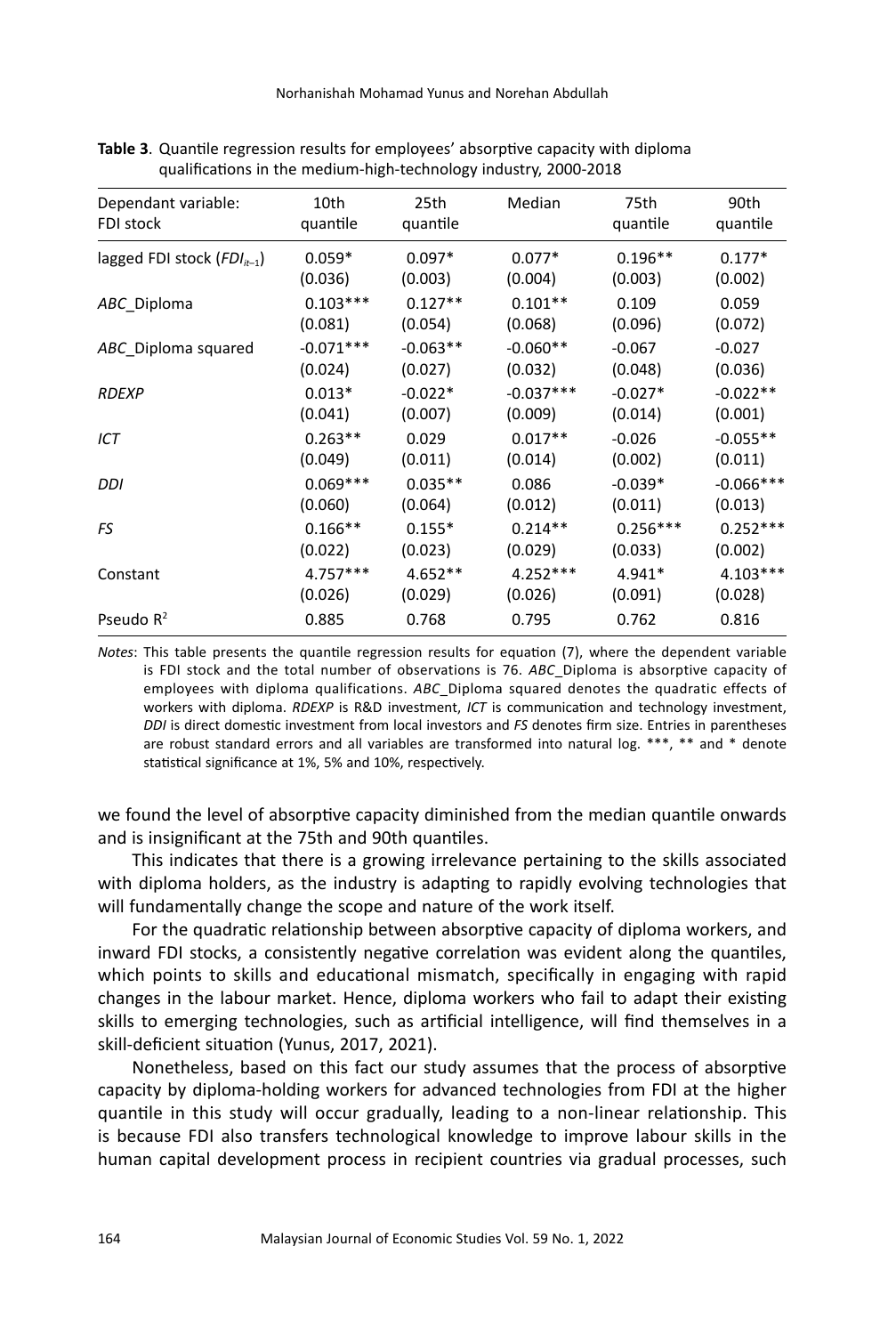as described in the endogenous model of FDI (Lucas Jr., 1988). The presence of nonlinearity shown in the case of diploma-holders is highly influenced by the concept of signals. Thus, we suggest a systematic recruitment system should be established to hire productive employees and not emphasise qualification certificates as a "signal of productivity" (Yunus, 2017).

Next, we divert our attention to the estimation results for employees' absorptive capacity with MCE/V qualifications as shown in Table 4. Our results for absorptive capacity of secondary-educated workers and their quadratic effect, *ABC*\_MCE/V squared revealed a relatively similar and insignificant negative relationship with FDI inflows. Thus, medium-high-technology industries will receive a reduction in FDI inflows from the lowest quantile to the 50th quantile due to the diminishing labour absorption levels. This could be attributed to the redistribution of internal labour due to a high demand for highly skilled and experienced labour, which is considered to have better absorption capacity. Previous studies support that low-skilled labour would therefore be relocated to subsectors where productivity is lower, befitting their capacity to access the overflow of low value-added FDI technologies (Ismail, 2001; Yunus & Masron, 2020).

| Dependant variable:<br>FDI stock | 10th<br>quantile | 25th<br>quantile | Median     | 75th<br>quantile | 90th<br>quantile |
|----------------------------------|------------------|------------------|------------|------------------|------------------|
| lagged FDI stock $(FDI_{n-1})$   | $0.092***$       | $0.097***$       | $0.097***$ | $0.098***$       | $0.829***$       |
|                                  | (0.015)          | (0.002)          | (0.019)    | (0.003)          | (0.004)          |
| ABC MCE/V                        | $-0.048$         | $-0.025$         | $-0.023$   | $0.172**$        | $0.198*$         |
|                                  | (0.159)          | (0.023)          | (0.256)    | (0.003)          | (0.177)          |
| ABC MCE/V squared                | $-0.022$         | $-0.013$         | $-0.029$   | $0.155*$         | $0.161*$         |
|                                  | (0.093)          | (0.102)          | (0.128)    | (0.058)          | (0.038)          |
| <b>RDEXP</b>                     | $0.013***$       | $-0.016*$        | $0.037***$ | $-0.018$         | $-0.099$         |
|                                  | (0.005)          | (0.054)          | (0.009)    | (0.013)          | (0.001)          |
| ICT                              | $0.022**$        | 0.029            | 0.097      | $-0.038$         | $-0.048*$        |
|                                  | (0.008)          | (0.011)          | (0.011)    | (0.012)          | (0.025)          |
| DDI                              | $0.012***$       | $0.027**$        | $0.026*$   | $-0.039*$        | $-0.061***$      |
|                                  | (0.007)          | (0.011)          | (0.012)    | (0.011)          | (0.013)          |
| FS                               | $0.168***$       | $0.184*$         | $0.244**$  | $0.277***$       | $0.257***$       |
|                                  | (0.014)          | (0.002)          | (0.018)    | (0.033)          | (0.004)          |
| Constant                         | 5.508***         | $5.752**$        | $5.103***$ | $4.083*$         | 4.456*           |
|                                  | (0.015)          | (0.029)          | (0.020)    | (0.091)          | (0.144)          |
| Pseudo $R^2$                     | 0.823            | 0.814            | 0.756      | 0.761            | 0.834            |

**Table 4**. Quantile regression results for employees' absorptive capacity with Malaysian Certificate of Education/Vocational qualifications in the medium-high-technology industry, 2000-2018

*Notes*: This table presents the quantile regression results for equation (8), where the dependent variable is FDI stock and the total number of observations is 76. *ABC*\_MCE/V is employees' absorptive capacity with Malaysian Certificate of Education/Vocational qualifications. *ABC*\_MCE/V squared denotes the quadratic effects of workers with Malaysian Certificate of Education /Vocational qualifications. *RDEXP* is R&D investment, *ICT* is communication and technology investment, *DDI* is direct domestic investment from local investors and *FS* denotes firm size. Entries in parentheses are robust standard errors and all variables are transformed into natural log. \*\*\*, \*\* and \* denote statistical significance at 1%, 5% and 10%, respectively.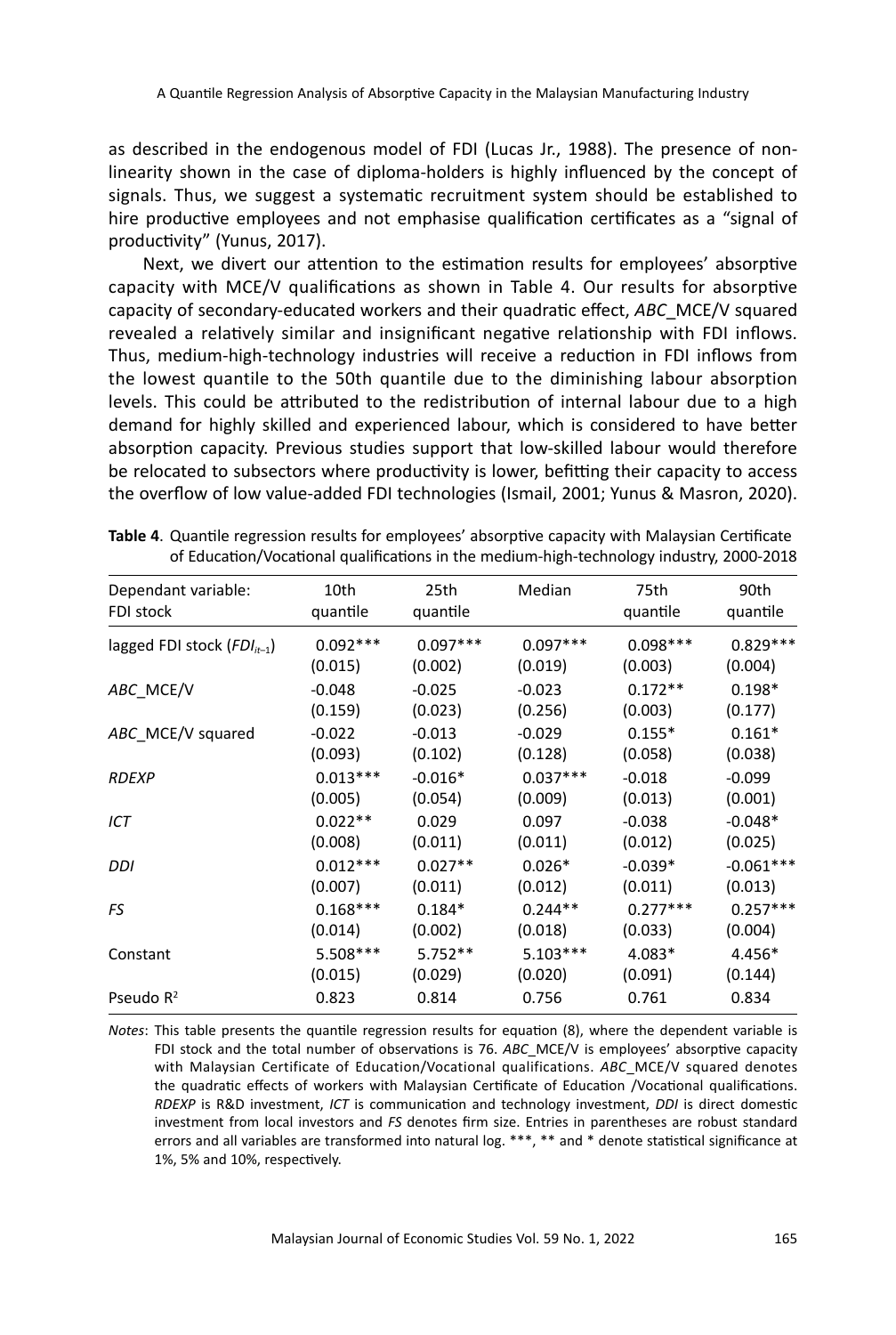A skill-level-based labour structure contributes to higher firm productivity and competitiveness, due to increased employee job satisfaction (Böckerman et al., 2011; Yunus & Wahob, 2019). Similarly, our study showed that the absorptive capacity of employees with secondary qualifications was positive and significant at both higher quantiles. These results imply that, when the ability of employees with MCE/V qualifications to capture FDI technology increased by 1% at the 75th and 90th quantiles, FDI spillovers increased by more than 15.0%.

Lastly, turning to the control variables, the results in Table 2, Table 3 and Table 4 showed that technological progress variables demonstrated a similar pattern, reaching positive and significant effects in levels of absorptive capacity from the bottom quantile up until the median quantile of conditional FDI distribution. These variables include R&D investment, direct domestic investment from local investors and ICT investment. Our results also suggested an upward trend in ICT investment, which drives the exploitation of external knowledge. Meanwhile, R&D activities and continuous effort by domestic investors help firms invigorate innovation activities and leverage knowledge and technology from FDI.

However, the absorptive capacity of domestic investments from R&D, ICT and private investments all showed a similar trend, switching to a negative coefficient at the 75th quantile of the conditional FDI distribution up to 95th quantile in three different models by employees' educational qualifications. The negative relationship between domestic investments and FDI has been reported in situations where domestic firms choose to increase their investment, thus causing foreign companies to reduce their investment in the firms. These results highlight that the impact of domestic investments on FDI inflows is still inconclusive, where results could differ depending on the measurement techniques and proxies used to measure domestic investments (Kathuria, 2008; Lautier & Moreaub, 2012).

For R&D investment, we can conclude that the technology gap between multinational and Malaysian medium-high-technology is wide. Kokko et al. (1996) similarly hypothesised that domestic firms can only benefit if they can accelerate the process of exploiting the advanced technological spillovers from the MNCs. This finding should motivate the government to increase R&D investment in order to raise the technical capability and profitability of domestic firms, resulting in a high capital return for FDI.

The results of our study indicate that firm size is a significant variable across all conditional quantiles specifications. The absorptive capacity of firm size reached its highest at the 75th quantile level, hence reflecting the potential of inward FDI into medium-high-technology industries increasing by more than 25.0%. Previous studies suggested that foreign investment incurs sunk costs at an early stage and technology investment from MNCs in large firms is considered more profitable as large firms have better credit access, larger equity share and technological strength in producing large scale and more efficient products (Ahuja & Katila, 2001; Zou et al., 2018). As more industries begin to integrate via emerging technologies such as artificial intelligence, medium-high-technology industries are more likely to employ highly skilled workers. These workers generally possess a better absorptive capacity in exploiting foreign technologies and thus will encourage more FDI towards the firms (Acemoglu & Restrepo, 2018).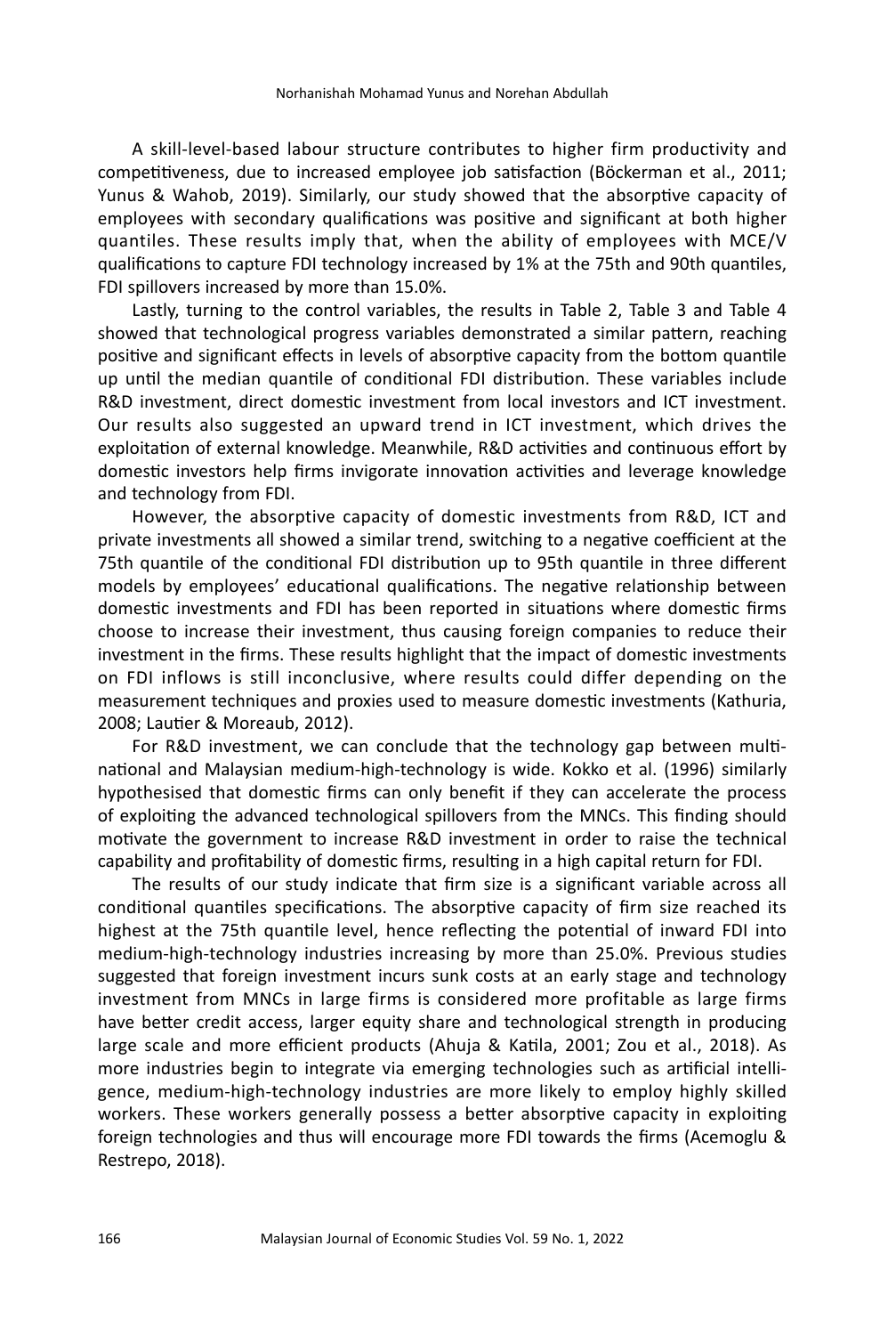## **6. Conclusion and Policy Implication**

Our study stands among other pioneering studies that perform econometric analysis by explicitly measuring the level of absorptive capacity at different quantile levels in medium-high-technology industries. We intend to make additional contributions to absorptive capacity literature by developing a human capital model according to the level of workers' academic credentials.

Based on the quantile regression estimator, we emphasise three notable findings in medium-high-technology industries. First, the absorptive capacity of degree-holding workers in capturing technology effects will potentially upsurge FDI inflows around 44.0% at the median quantiles. Second, the absorptive capacity of diploma-holding workers stays at the 25th quantile of conditional FDI distribution. This implies that the technical and generic skills possessed by these diploma-qualified employees sit below the median level of absorptive capacity in exploiting foreign FDI technology in the industry, possibly an indication of their contribution to the firm's productivity. Third, workers with an MCE/MCEV education level demonstrates a slightly higher level of absorptive capacity at the 75th and 95th quantiles, increasing FDI spillovers by more than 15.0%.

Our results also draw attention to the negative relationship found at the higher quantile as a sign of non-linearity between the absorptive capacity of both degreeand diploma-holding employees' and the distribution of FDI spillovers. These results suggest that although the presence of FDI is expected to increase knowledge and skills upgrades and create higher demand for skilled workers, the overflow of FDI technology for human capital development is a non-linear process. Thus, it can show any sign depending on the efficiency of human capital and nature of FDI activity. In our case, the negative signs demonstrated are likely due to the low level of labour absorptive capacity in assimilating the technology spillovers brought in by FDI.

Based on the issues mentioned, which also proves that the level of human capital efficiency is the first condition to enhance the absorption process of FDI advanced technology, we first recommend that human capital development training be handed over to MNCs. Financial incentives such as tax breaks should be offered to help them cover training costs. Due to the lack of opportunities, MNCs should be allowed to collaborate with international chambers from other countries to determine the skill level of the workforce available (Michie, 2001).

Secondly, to enable graduates to be familiar with rapid technological change implementable via educational digitisation, our study suggests that institutions of higher learning not only need to involve industries when formulating new curricula, but regular meetings with industry representatives also need to be held. This would serve as an initial preparation to obtain the latest information regarding digital and soft skills (i.e., critical thinking) to be considered for the curriculum even before formal accreditation if necessary, assuming informal approval and validation by the industry is granted.

Thirdly, technical and vocational education training institutions (TVETs) should work with institutions of higher learning for cross-learning (by having lecturers from each to be loaned to each other) and the sharing of technical knowledge and R&D experience commercialisation, application of discoveries and R&D products should also be encouraged.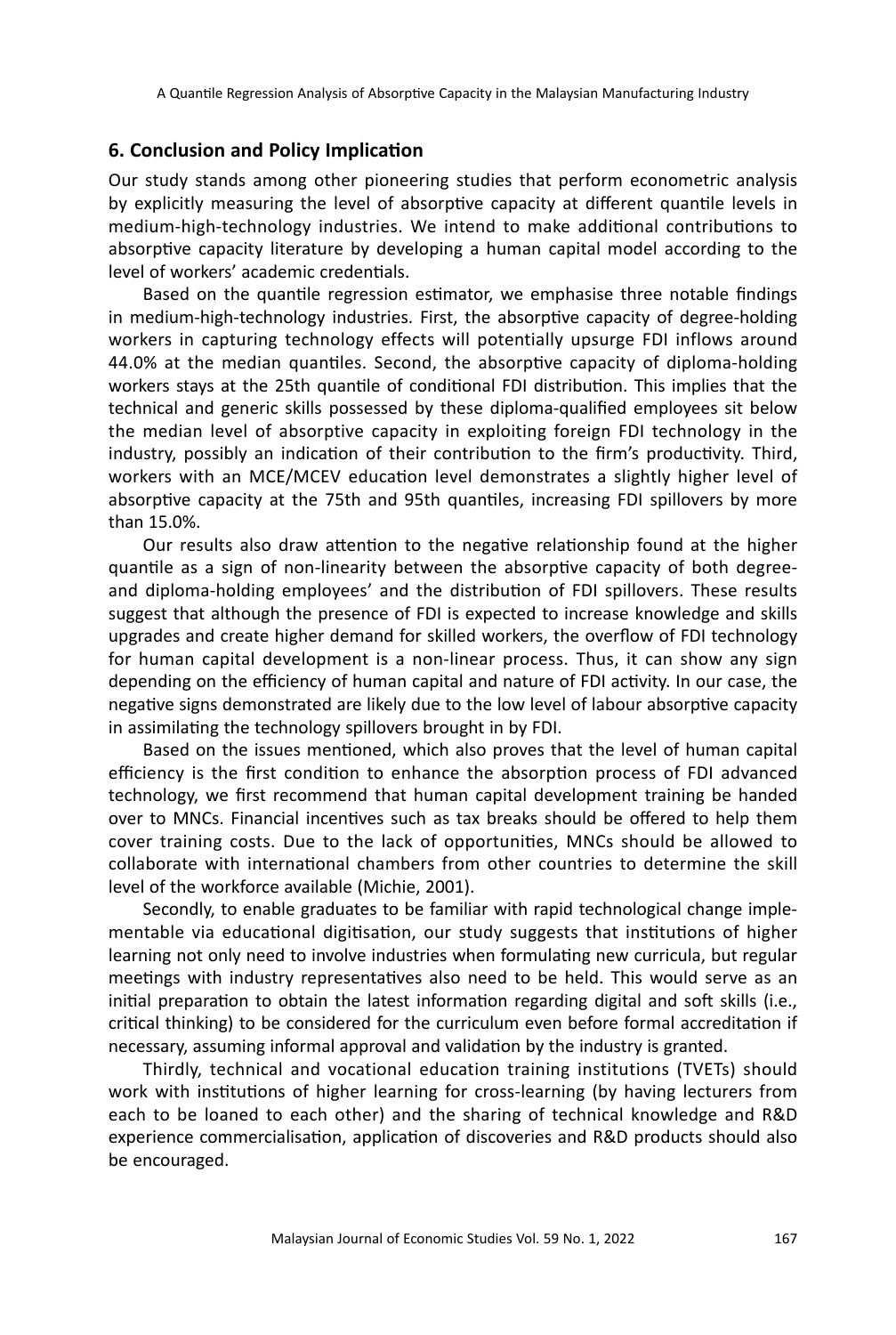Lastly, it is important to note that different results can be due to the presence of heterogeneity in the data sources, sample selection and methodological approaches or estimation techniques. At the firm level in particular, the techniques used to detect externalities from inward FDI, such as the openness to FDI when developing countries' FDI policies are quite diverse. The presence of heterogeneity in data at the firm level is even more binding when the analysis is conducted. This has even led to recommendations discouraging researchers from using microdata for cross-country or firm studies.

## **References**

- Acemoglu, D., & Restrepo, P. (2018). The race between man and machine: Implications of technology for growth, factor shares, and employment. *American Economic Review, 108*(6), 1488–1542. https://doi.org/10.1257/aer.20160696
- Ahuja, G., & Katila, R. (2001). Technological acquisitions and the innovation performance of acquiring firms: A longitudinal study. *Strategic Management Journal, 22*(3), 197–220. https:// doi.org/10.1002/smj.157
- Anwar, S., & Nguyen, L.P. (2010). Absorptive capacity, foreign direct investment-linked spillovers and economic growth in Vietnam. *Asian Business & Management, 9*(4), 553–570. https:// doi.org/10.1057/abm.2010.28
- Awang, A.H., Hussain, M.Y., & Abdul Malek, J. (2009). Promoting knowledge transfer in science and technology: A case study of Technology Park Malaysia (TPM). *Croatian Economic Survey, 11*(1), 95–113.
- Böckerman, P., Ilmakunnas, P., & Johansson, E. (2011). Job security and employee well-being: Evidence from matched survey and register data. *Labour Economics, 18*(4), 547–554. https:// doi.org/10.1016/j.labeco.2010.12.011
- Blomström, M., & Kokko, A. (1998). Multinational corporations and spillovers. *Journal of Economic Surveys, 12*(3), 247–277. https://doi.org/10.1111/1467-6419.00056
- Blomström, M., Kokko, A., & Zejan, M. (1994). Host country competition, labor skills, and technology transfer by multinationals. *Review of World Economics, 130*, 521–533. https://doi. org/10.1007/BF02707611
- Buchinsky, M. (1998). Recent advances in quantile regression models: A practical guideline for empirical research. *Journal of Human Resources, 33*(1), 88–126. https://doi.org/10.2307/146316
- Bwalya, S.M. (2006). Foreign direct investment and technology spillovers: Evidence from panel data analysis of manufacturing firms in Zambia. *Journal of Development Economics, 81*(2), 514–526. https://doi.org/10.1016/j.jdeveco.2005.06.011
- Castellani, D., & Zanfei, A. (2003). Technology gaps, absorptive capacity and the impact of inward investments on productivity of European firms. *Economics of Innovation and New Technology, 12*(6), 555–576. https://doi.org/10.1080/714933761
- Chen, T., Kokko, A., & Tingvall, P.G. (2011). FDI and spillovers in China: Non-linearity and absorptive capacity. *Journal of Chinese Economic and Business Studies, 9*(1), 1–22. https://doi.org/ 10.1080/14765284.2011.542882
- Chudnovsky, D., López, A., & Rossi, G. (2008). Foreign direct investment spillovers and the absorptive capabilities of domestic firms in the Argentine manufacturing sector (1992–2001). *Journal of Development Studies, 44*(5), 645–677. https://doi.org/10.1080/00220380802009159
- Cleeve, E.A., Debrah, Y., & Yiheyis, Z. (2015). Human capital and FDI inflow: An assessment of the African case. *World Development, 74*, 1–14. https://doi.org/10.1016/j.worlddev.2015.04.003
- Falaris, E.M. (2008). A quantile regression analysis of wages in Panama. *Review of Development Economics, 12*(3), 498–514. https://doi.org/10.1111/j.1467-9361.2008.00442.x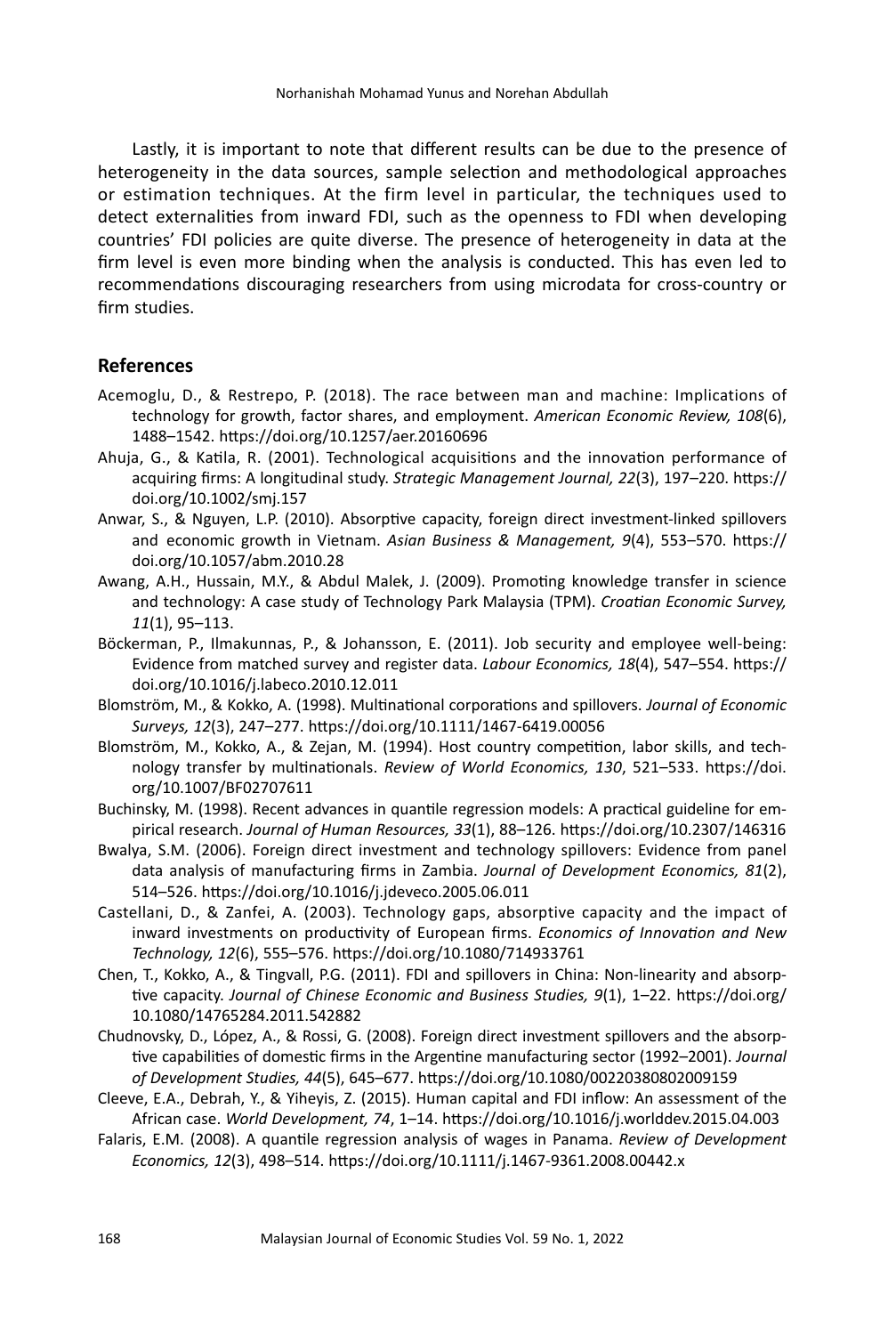A Quantile Regression Analysis of Absorptive Capacity in the Malaysian Manufacturing Industry

- Findlay, R. (1978). Relative backwardness, direct foreign investment, and the transfer of technology: A simple dynamic model. *Quarterly Journal of Economics, 92*(1), 1–16. https://doi. org/10.2307/1885996
- Flôres, R.G., Fontoura, M.P., & Santos, R.G. (2007). Foreign direct investment spillovers in Portugal: Additional lessons from a country study. *European Journal of Development Research, 19*, 372–390. https://doi.org/10.1080/09578810701507126
- Girma, S., Greenaway, D., & Wakelin, K. (2001). Who benefits from foreign direct investment in the UK? *Scottish Journal of Political Economy, 48*(2), 119–133. https://doi.org/10.1111/1467- 9485.00189
- Girma, S., & Görg, H. (2005). *Foreign direct Investment, spillovers and absorptive capacity: Evidence from quantile regressions* (Bundesbank Series 1 Discussion Paper No. 2005,13). https://doi.org/10.2139/ssrn.2785099
- Glass, A.J., & Saggi, K. (1998). International technology transfer and the technology gap. *Journal of Development Economics, 55*(2), 369–398. https://doi.org/10.1016/S0304-3878(98)00041-8
- Imbriani, C., Pittiglio, R., Reganati, F., & Sica, E. (2014). How much do technological gap, firm size, and regional characteristics matter for the absorptive capacity of Italian enterprises? *International Advances in Economic Research, 20*, 57–72. https://doi.org/10.1007/s11294-013-9439-7
- Ismail, M.H. (2012). Study on employability of graduates in Malaysia: A survey of employer perspectives. *Prosiding PERKEM VII, Vol. 2*, pp. 906–913.
- Ismail, M.N. (2001). *Foreign direct investments and development: The Malaysian electronics sector* (Working Paper 2001: 4, Chr. Michelsen Institute, Norway). https://www.cmi.no/ publications/file/881-foreign-direct-investments-and-development.pdf
- Jabbour, L., & Mucchielli, J.L. (2007). Technology transfer through vertical linkages: the case of the Spanish manufacturing industry. *Journal of Applied Economics, 10*(1), 115–136. https://doi.or g/10.1080/15140326.2007.12040484
- Kathuria, V. (2008). The impact of FDI inflows on R&D investment by medium-and high-tech firms in India in the post-reform period. *Transnational Corporations, 17*(2), 45–66.
- Koenker, R., & Bassett, G. (1978). Regression quantiles. *Econometrica, 46*(1), 33–50. https://doi. org/10.2307/1913643
- Koenker, R., & Machado, J.A.F. (1999). Goodness of fit and related inference processes for quantile regression. *Journal of the American Statistical Association, 94*(448), 1296–1310. https:// doi.org/10.1080/01621459.1999.10473882
- Khordagui, N., & Saleh, G. (2016). Absorptive capacity factors that mediate foreign direct investment spillovers: A sector-level analysis from emerging economies. *International Journal of Business and Globalisation, 16*(2), 188–201.
- Kokko, A., Tansini, R., & Zejan, M.C. (1996). Local technological capability and productivity spillovers from FDI in the Uruguayan manufacturing sector. *Journal of Development Studies, 32*(4), 602–611. https://doi.org/10.1080/00220389608422430
- Lai, M.Y., Bao, Q., Peng, S.J., & Zhang, X. (2005). Foreign direct investment and technology spillover: A theoretical explanation of absorptive capability. *Economic Research Journal, 8*, 95–105.
- Lautier, M., & Moreaub, F. (2012). Domestic investment and FDI in developing countries: The missing link. *Journal of Economic Development, 37*(3), 1–23.
- Lopez-Garcia, P., & Montero, J.M. (2012). Spillovers and absorptive capacity in the decision to innovate of Spanish firms: The role of human capital. *Economics of Innovation and New Technology, 21*(7), 589–612. https://doi.org/10.1080/10438599.2011.606170
- Lucas Jr., R.E. (1988). On the mechanics of economic development. *Journal of Monetary Economics, 22*(1), 3–42. https://doi.org/10.1016/0304-3932(88)90168-7
- Michie, J. (2001). *The impact of foreign direct investment on human capital enhancement in developing countries* (Report for the Organization for Economic Co-operation and Development). https://www.oecd.org/dev/2731643.pdf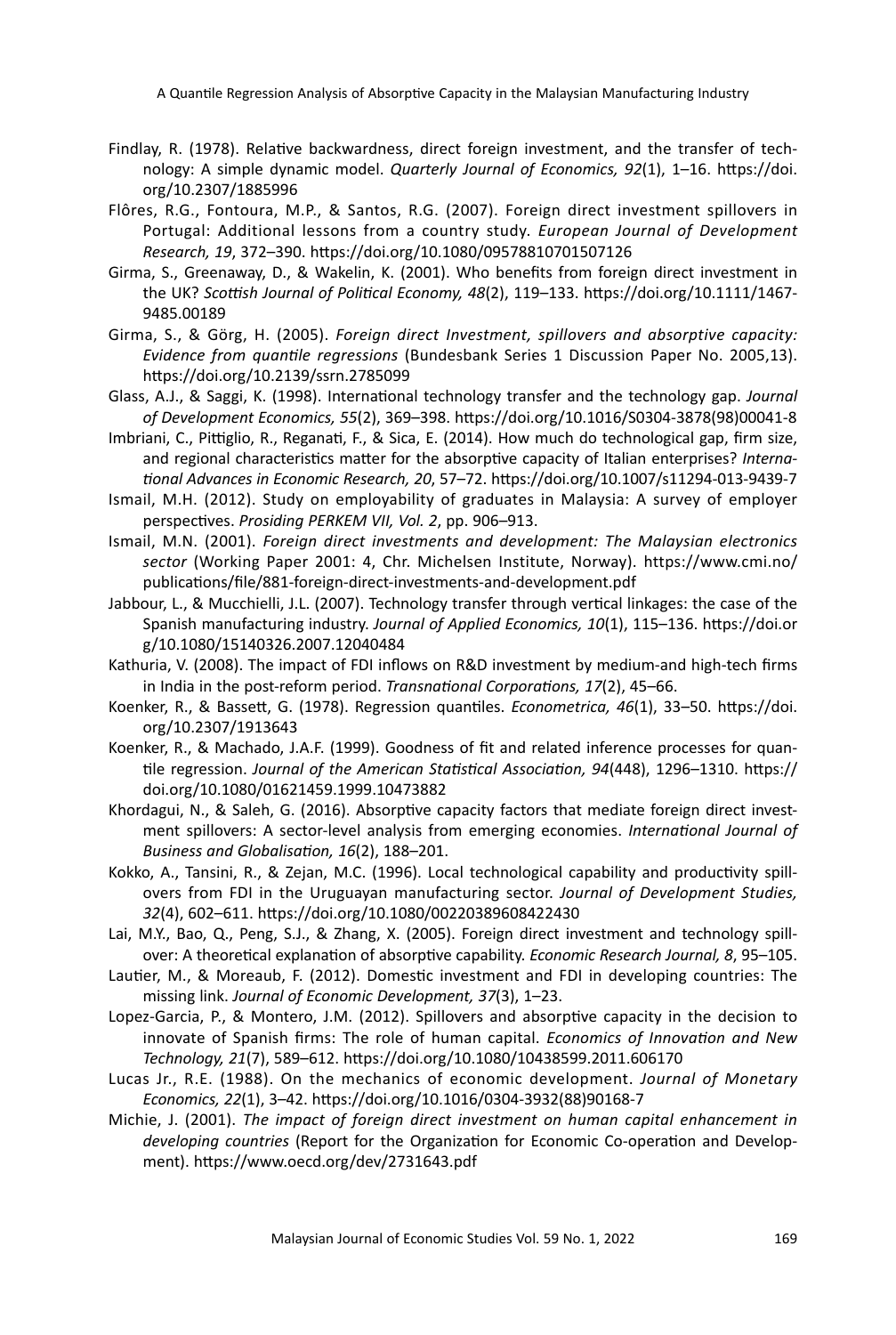- MIDA. (2020). *MIDA annual report: Investment performance 2020*. Malaysia Investment Development Authority, Kuala Lumpur. https://www.mida.gov.my/wp-content/uploads/2021/03/ MIDA-IPR-2020\_FINAL\_March4.pdf
- Narula, R., & Dunning, J.H. (2000). Industrial development, globalization and multinational enterprises: New realities for developing countries. *Oxford Development Studies, 28*(2), 141–167. https://doi.org/10.1080/713688313
- Nazeer, N., Rasiah, R., & Furuoka, F. (2021). Technology transfer, technological capability, absorptive capacity and firm performance: An investigation of the textile and clothing firms in Pakistan. *Malaysian Journal of Economic Studies, 58*(1), 99–124. https://doi.org/10.22452/ MJES.vol58no1.6
- Slaughter, M.J. (2002). *Does inward foreign direct investment contribute to skill upgrading in developing countries?* (SCEPA working paper series, 2002-08). Schwartz Center for Economic Policy Analysis (SCEPA), The New School. http://www.economicpolicyresearch.org/scepa/ publications/workingpapers/2002/cepa200208.pdf
- Szulanski, G. (1996). Exploring internal stickiness: Impediments to the transfer of best practice within the firm. *Strategic Management Journal, 17*(S2), 27–43. https://doi.org/10.1002/ smj.4250171105
- Von Hippel, E. (1994). "Sticky information" and the locus of problem solving: Implications for innovation. *Management Science, 40*(4), 429–439. https://doi.org/10.1287/mnsc.40.4.429
- Vu, H.D. (2018). Firm's absorptive capacity: The case of Vietnamese manufacturing firms. *Review of Economic Perspectives, 18*(3), 301–325. https://doi.org/10.2478/revecp-2018-0015
- Wooldridge, J.M. (2005). Simple solutions to the initial conditions problem in dynamic, nonlinear panel data models with unobserved heterogeneity. *Journal of Applied Econometrics, 20*(1), 39–54. https://doi.org/10.1002/jae.770
- Yunus, N.M. (2017). Sheepskin effects in the returns to higher education: New evidence for Malaysia. *Asian Academy of Management Journal, 22*(1), 151–182. https://doi.org/10.21315/ aamj2017.22.1.7
- Yunus, N.M. (2020). Determinants of foreign direct investment: An analysis on policy variables in the Malaysian manufacturing industry. *International Journal of Asian Social Science, 10*(12), 746–760. https://doi.org/10.18488/journal.1.2020.1012.746.760
- Yunus, N.M. (2021). Labour productivity spillovers from foreign direct investment: Evidence from Malaysian industry level panel data by labour skills composition. *Malaysian Journal of Social Sciences and Humanities (MJSSH), 6*(6), 247–258. https://doi.org/10.47405/mjssh.v6i6.813
- Yunus, N.M., & Hamid, F.S. (2017). Changing returns to education in the Malaysian electric & electronic sector, 2002-2007. *International Journal of Economic Research, 14*(Number 16 Part 2), 295–308.
- Yunus, N.M., & Masron, T.A. (2020). Spillover effects of inward foreign direct investment on labour productivity: An analysis on skill composition in manufacturing industry. *International Journal of Asian Social Science, 10*(10), 593–611. https://doi.org/10.18488/ journal.1.2020.1010.593.611
- Yunus, N.M., & Wahob, N.A. (2019). Returns from self-employment in Malaysia. *Revista Publicando, 5*(18), 60–74.
- Yunus, N.M., Said, R., & Azman-Saini, W.N.W. (2015). Spillover effects of FDI and trade on demand for skilled labour in Malaysian manufacturing industries. *Asian Academy of Management Journal, 20*(2), 1–27.
- Yusof, N. (2011). Pelaburan langsung asing dan pembangunan industri barangan elektrik dan elektronik di Negeri Pulau Pinang, 1970–2007. *Kemanusiaan, 18*(2), 43–74.
- Zou, T., Ertug, G., & George, G. (2018). The capacity to innovate: A meta-analysis of absorptive capacity. *Innovation, 20*(2), 87–121. https://doi.org/10.1080/14479338.2018.1428105